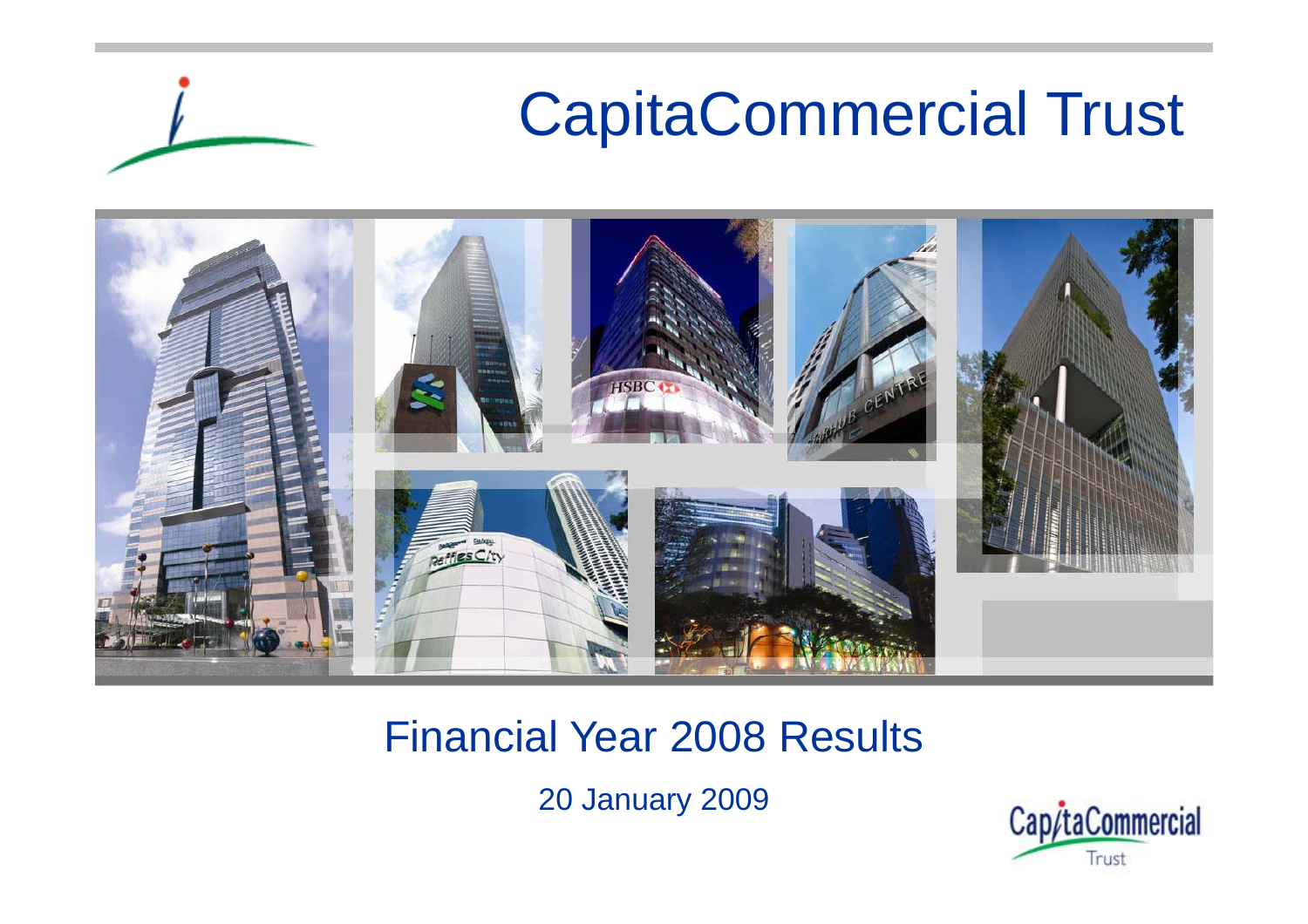

This presentation shall be read in conjunction with CCT's 2008 Fourth Quarter Unaudited **Financial Statement and Distribution Announcement.**

The past performance of CCT is not indicative of the future performance of CCT. Similarly, the past performance of CapitaCommercial Trust Management Limited, the manager of CCT is not indicative of the future performance of the Manager.

The value of units in CCT (CCT Units) and the income derived from them may fall as well as rise. The CCT Units are not obligations of, deposits in, or guaranteed by, the CCT Manager. An investment in the CCT Units is subject to investment risks, including the possible loss of the principal amount invested. Investors have no right to request that the CCT Manager redeem or purchase their CCT Units while the CCT Units are listed. It is intended that holders of the CCT Units may only deal in their CCT Units through trading on Singapore Exchange Securities Trading Limited (SGX-ST). Listing of the CCT Units on the SGX-ST does not guarantee <sup>a</sup> liquid market for the CCT Units.

This presentation may contain forward-looking statements that involve assumptions, risks and uncertainties. Actual future performance, outcomes and results may differ materially from those expressed in forward-looking statements as <sup>a</sup> result of a number of risks, uncertainties and assumptions. Representative examples of these factors include (without limitation) general industry and economic conditions, interest rate trends, cost of capital and capital availability, competition from other developments or companies, shifts in expected levels of occupancy rate, property rental income, charge out collections, changes in operating expenses (including employee wages, benefits and training costs), governmental and public policy changes and the continued availability of financing in the amounts and the terms necessary to support future business.

You are cautioned not to place undue reliance on these forward-looking statements, which are based on the current view of the CCT Manager on future events.

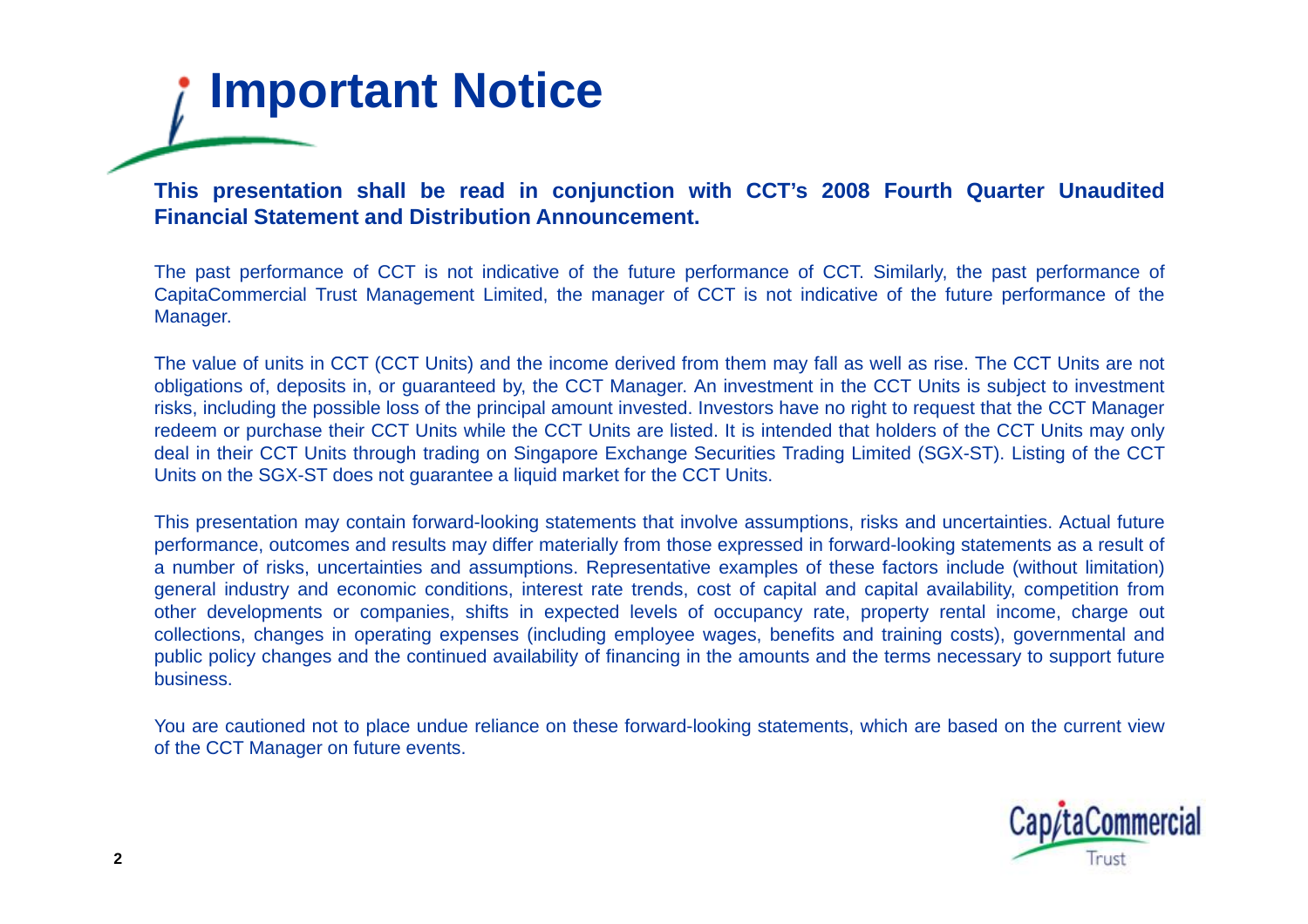**Content** ■ Highlights for the Year ■ Robust DPU Growth ■ Proactive Capital Management ■ Stable Portfolio Growth 2009 Office Market ■ Summary

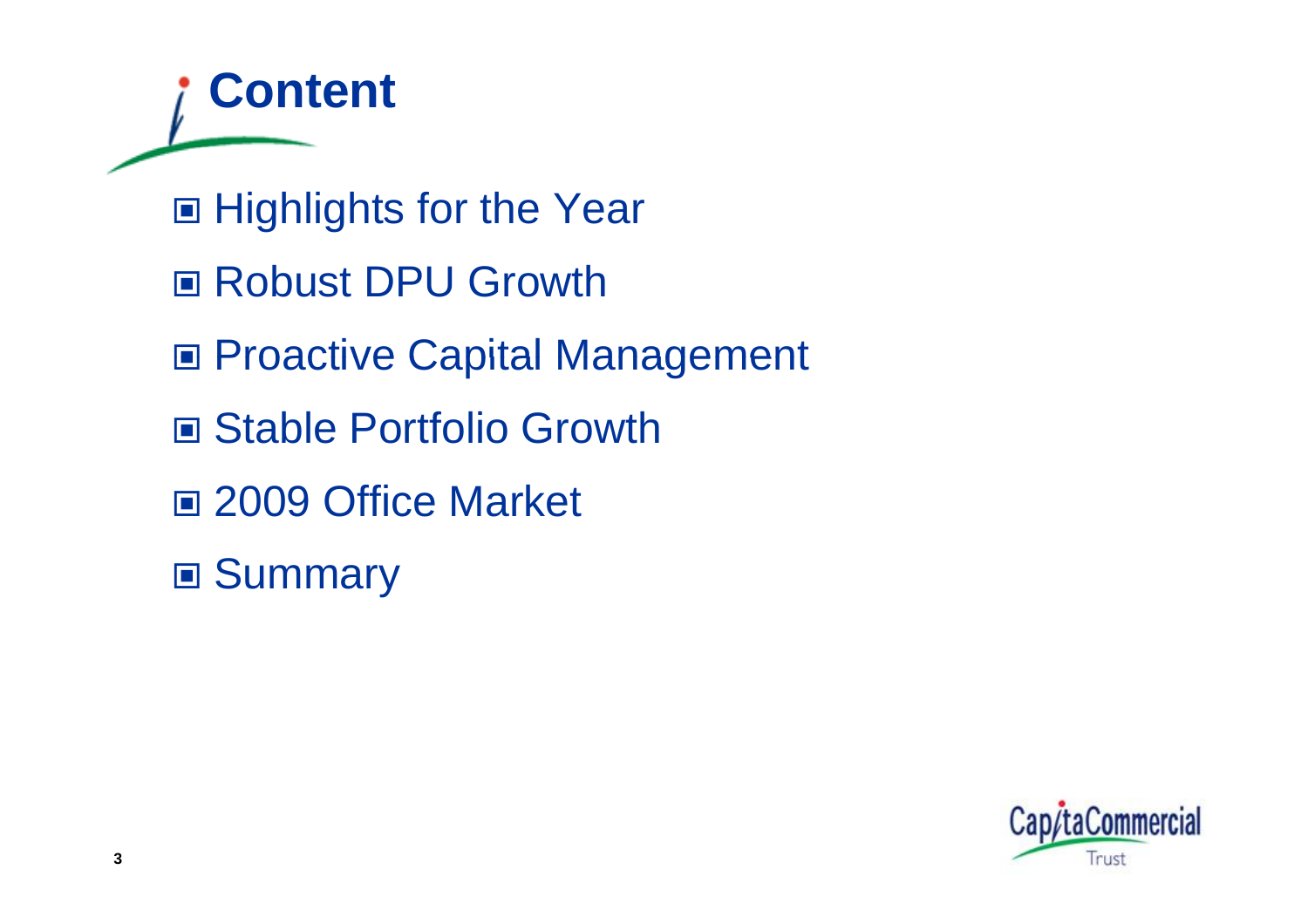



# **Hig g ts <sup>o</sup> t <sup>e</sup> ea hlights for the Year**

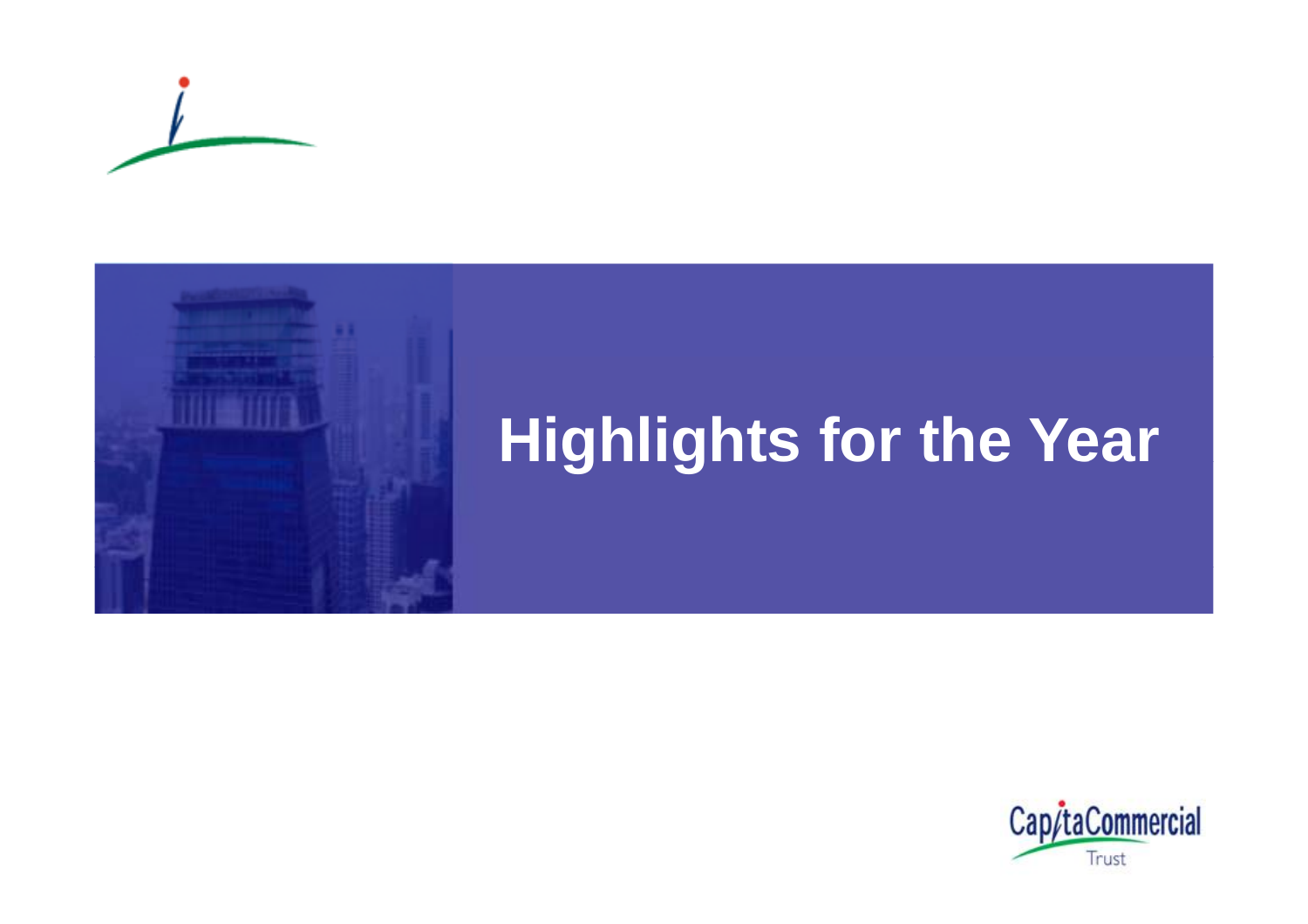### **Acquired One George Street**



- $\Box$  Acquisition completed on 11 July 2008
- $\Box$  Purchase consideration of S\$1.165 billion
- $\Box$  Yield-protection at 4.25% for five years till July 2013
- $\Box$ ■ Winner of SIA-NParks Skyrise Greenery Awards 2008 by National Parks Board and Singapore Institute of Architects
- $\Box$  Green Mark Gold Award 2008 by Building and Construction Authority

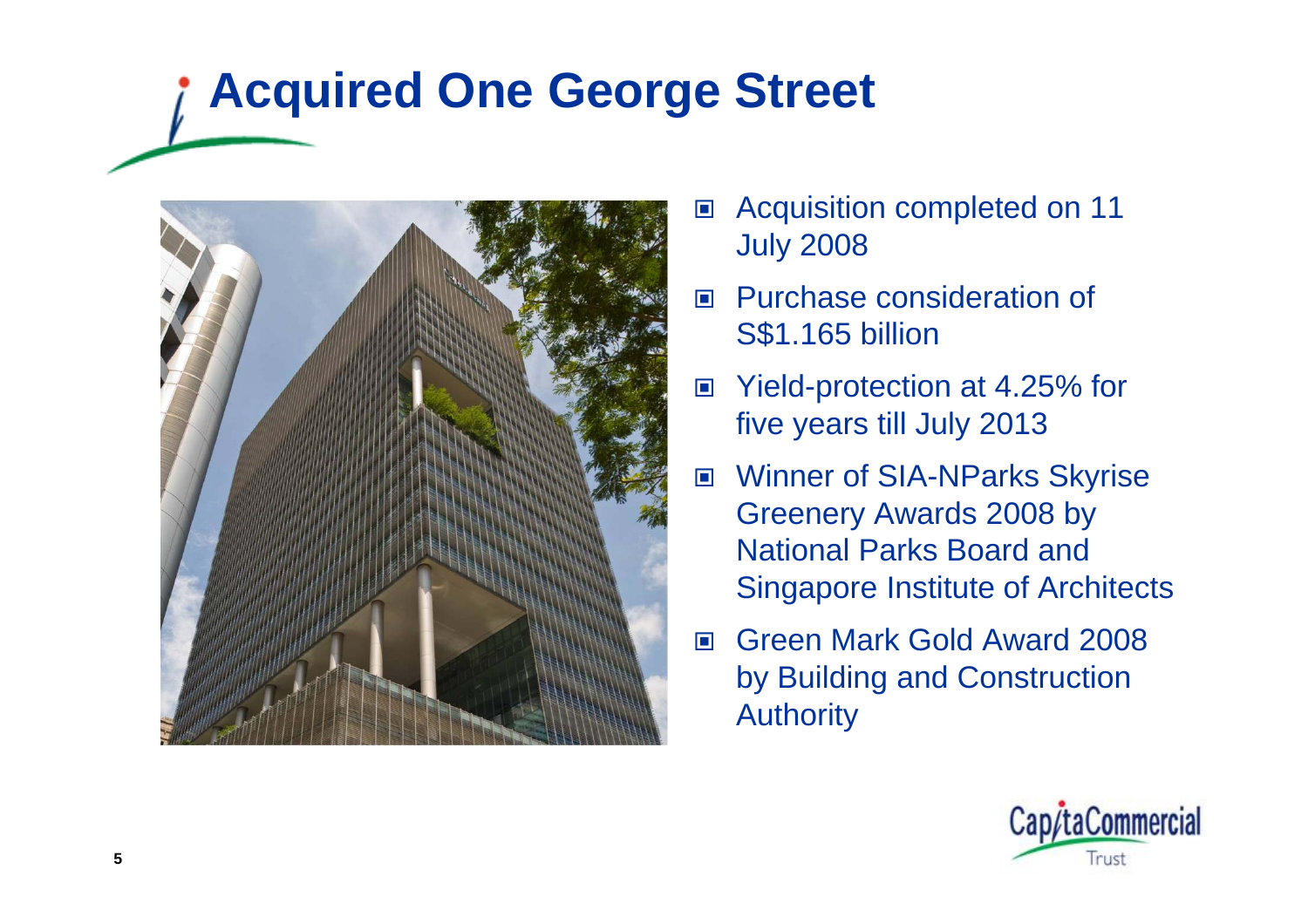### **Up and Operational - Wilkie Edge**



Note:

(1) Excludes approximately 155 sq m of outdoor refreshment area

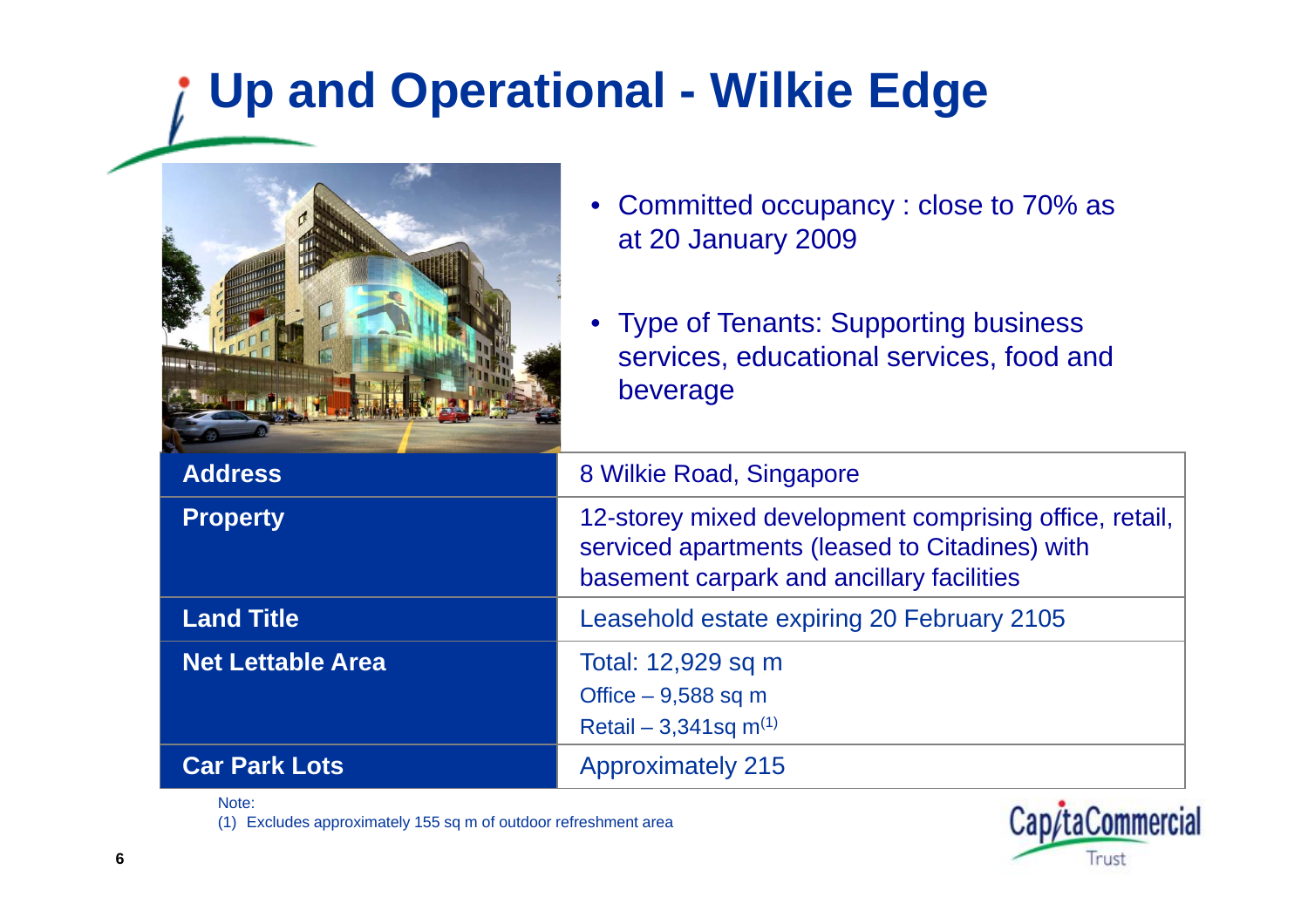# **Proactive Funding**

- Secured committed funding of S\$1.4 billion in advance for the acquisition of One George Street and Wilkie Edge
- Successfully refinanced S\$580 million commercial mortgage-backed securities ("CMBS") through a secured term loan from four banks
	- Only Capital Tower will be secured for this term loan, leaving S\$2.7 billion worth of 8 other assets unencumbered
		- $\rightarrow$  financial flexibility
	- **Demonstrates CCT's and Sponsor's strong relationship with** banks and their affirmation of CCT's quality and value
- No immediate plans to raise equity

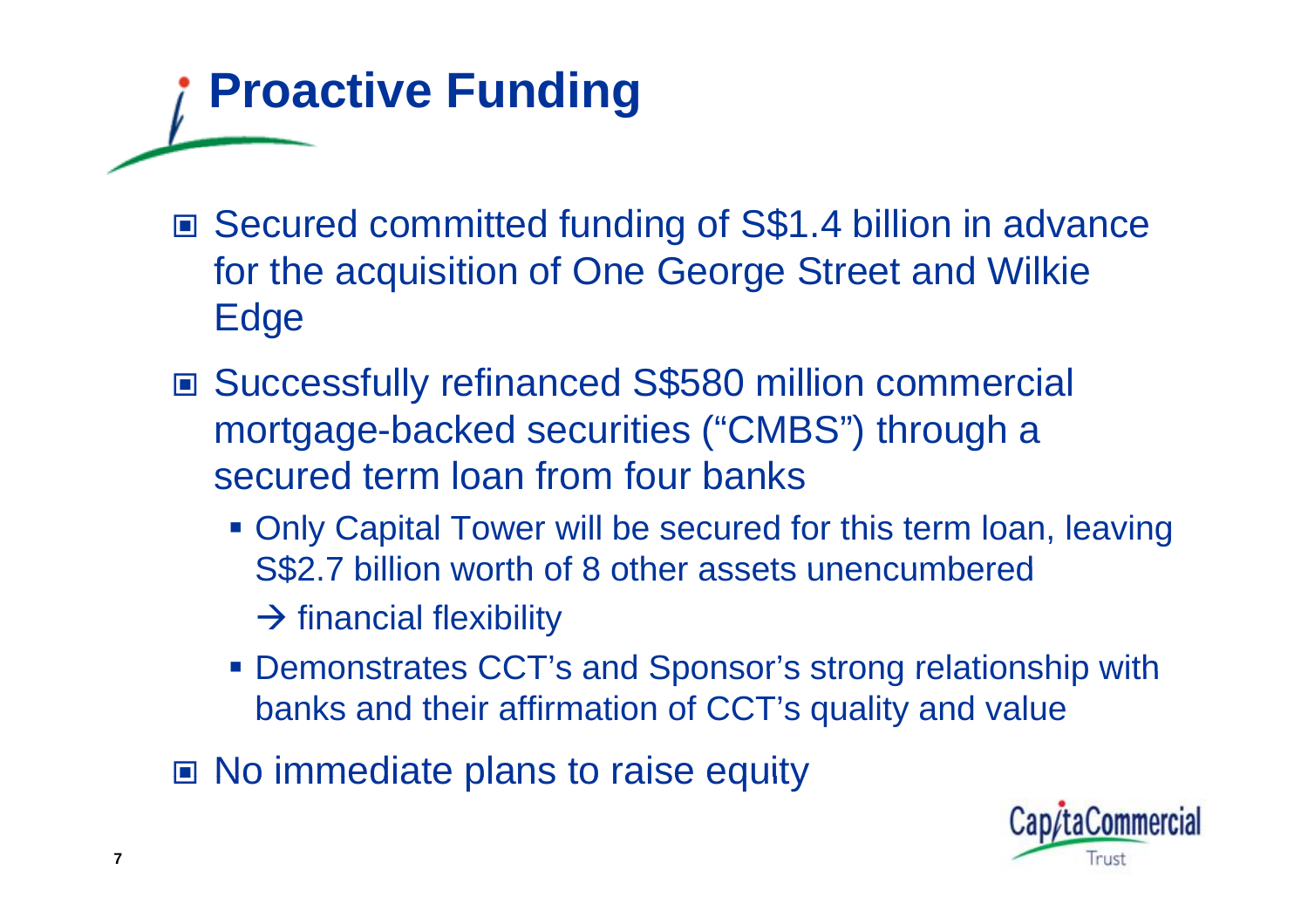



### **Robust U G o t DPU Growth**

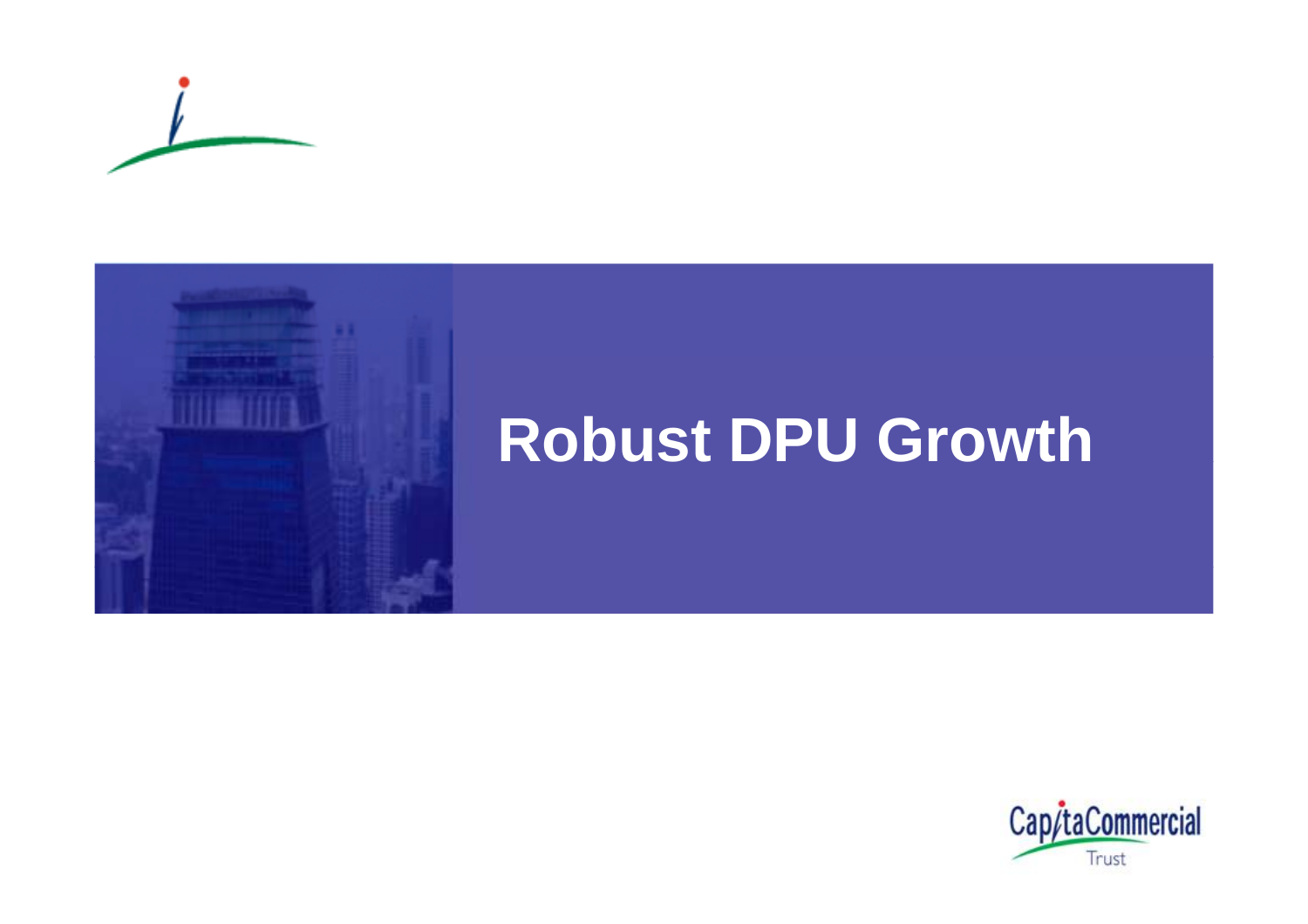#### **FY 2008 DPU – Up 26% Year-On-Year and 4% above Forecast**

|                              | <b>Actual</b>                    |                |               | $\overline{\mathsf{Forecast}}^{(1)}$ |
|------------------------------|----------------------------------|----------------|---------------|--------------------------------------|
|                              | <b>FY 2007</b><br><b>FY 2008</b> |                | Change        | <b>FY 2008</b>                       |
|                              | <b>S\$'000</b>                   | <b>S\$'000</b> | $\frac{9}{6}$ | <b>S\$'000</b>                       |
| <b>Gross Revenue</b>         | 335,285                          | 240,078        | 39.7          | 328,511                              |
| <b>Net Property Income</b>   | 233,471                          | 173,996        | 34.2          | 230,499                              |
| <b>Distributable Income</b>  | 153,047                          | 120,422        | 27.1          | 147,315                              |
| <b>Distribution Per Unit</b> | 11.00c                           | 8.70c          | 26.4          | 10.59c                               |
| <b>Distribution Yield</b>    | $12.3\%^{(2)}$                   | $3.6\%^{(3)}$  | <b>NM</b>     | $11.8\%^{(2)}$                       |

Notes:

(1) The forecast is based on management's forecast shown in the Circular dated 9 June 2008 for the acquisition of One George Street for the period 1 January 2008 to 31 December 2008 and adjusted for the actual date of acquisition of One George Street on 11 July 2008. The acquisition of One George Street was assumed to be completed on 1 July 2008 in the Circular.

(2) Based on CCT unit closing price of S\$0.89 as at 31 December 2008

(3) Based on CCT unit closing price of S\$2.44 as at 31 December 2007

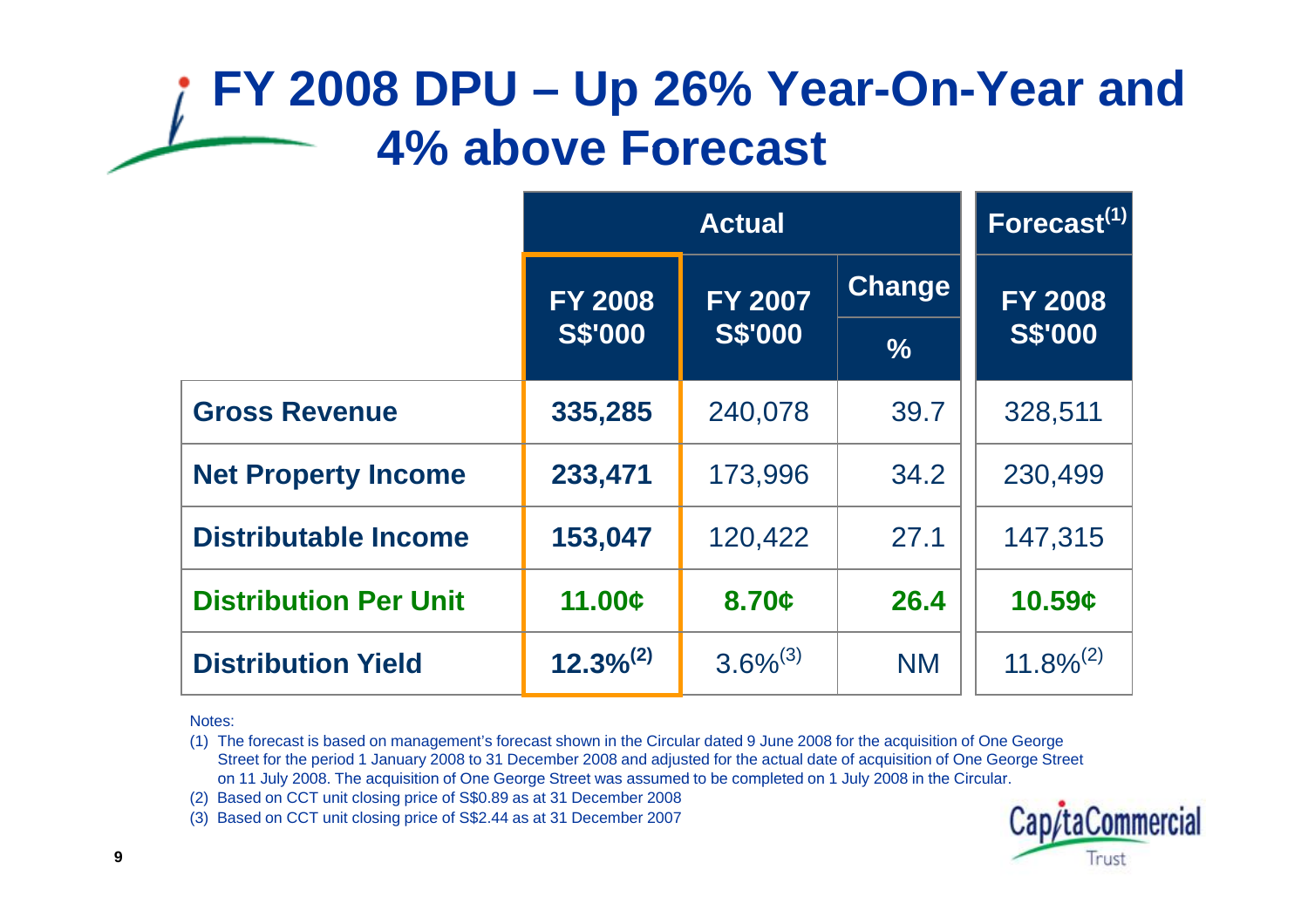#### **2H 2008 DPU – Up 30% Year-On-Year and 4% above Forecast**

|                              | <b>Actual</b>      |                |               | Forecast <sup>(1)</sup> |
|------------------------------|--------------------|----------------|---------------|-------------------------|
|                              | 2H 2007<br>2H 2008 |                | <b>Change</b> | 2H 2008                 |
|                              | <b>S\$'000</b>     | <b>S\$'000</b> | $\frac{6}{6}$ | <b>S\$'000</b>          |
| <b>Gross Revenue</b>         | 189,700            | 121,756        | 55.8          | 184,388                 |
| <b>Net Property Income</b>   | 132,321            | 86,903         | 52.3          | 130,793                 |
| <b>Distributable Income</b>  | 81,129             | 61,896         | 31.1          | 78,343                  |
| <b>Distribution Per Unit</b> | 5.81c              | 4.47c          | 30.0          | 5.61c                   |
| <b>Distribution Yield</b>    | $12.9\%^{(2)}$     | $3.6\%^{(3)}$  | <b>NM</b>     | $12.5\%^{(2)}$          |

Notes:

(1) The forecast is based on management's forecast shown in the Circular dated 9 June 2008 for the acquisition of One George Street for the period 1 July 2008 to 31 December 2008 and adjusted for the actual date of acquisition of One George Street on 11 July 2008. The acquisition of One George Street was assumed to be completed on 1 July 2008 in the Circular.

(2) Based on CCT unit closing price of S\$0.89 as at 31 December 2008

(3) Based on CCT unit closing price of S\$2.44 as at 31 December 2007

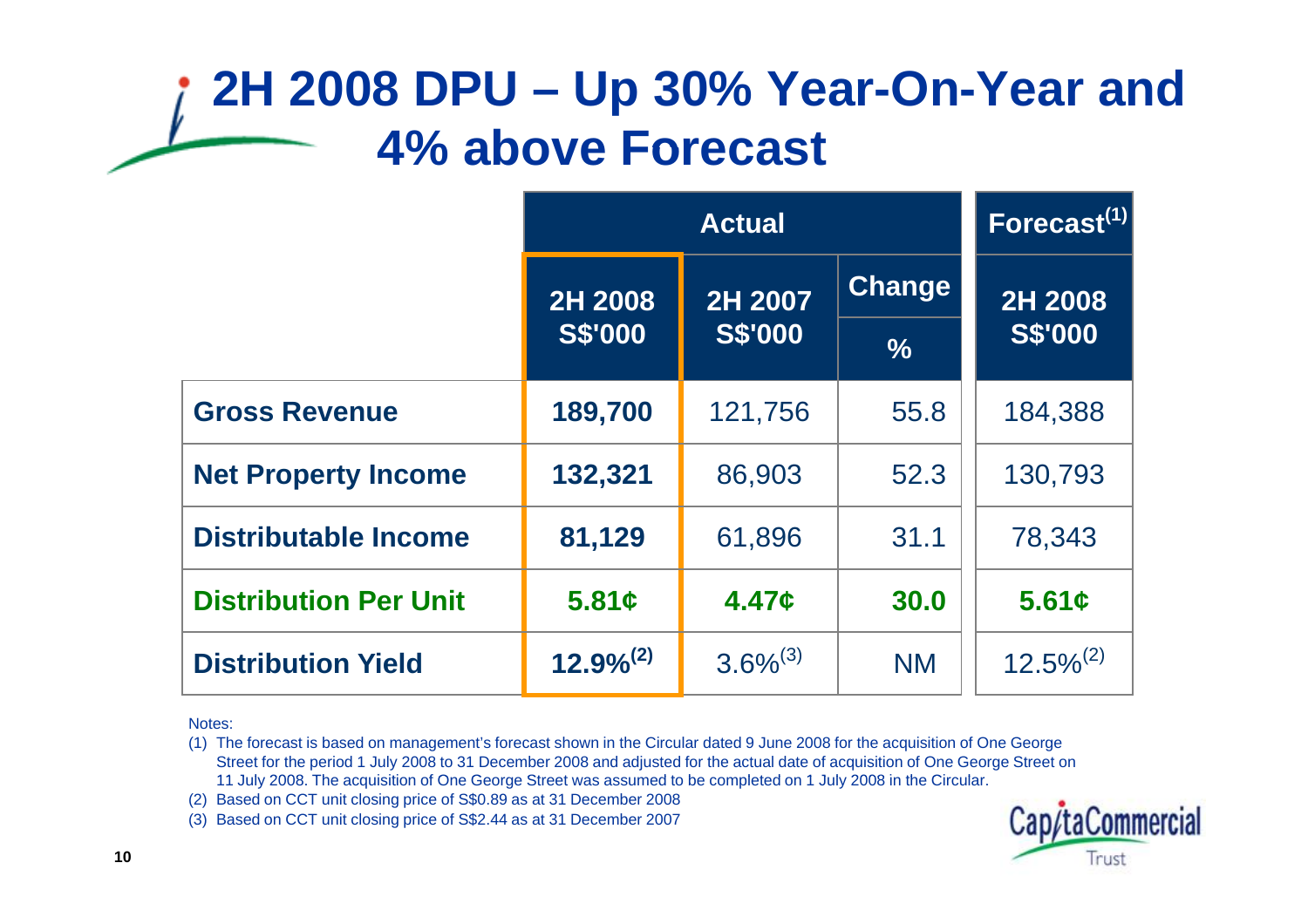#### **4Q 2008 DPU – Up 16% Year-On-Year and 3% above Forecast**

|                              | <b>Actual</b>  |                |               | Forecast <sup>(1)</sup> |
|------------------------------|----------------|----------------|---------------|-------------------------|
|                              | 4Q 07<br>4Q 08 |                | <b>Change</b> | 4Q 08                   |
|                              | <b>S\$'000</b> | <b>S\$'000</b> | $\frac{9}{6}$ | <b>S\$'000</b>          |
| <b>Gross Revenue</b>         | 97,164         | 62,028         | 56.6          | 93,534                  |
| <b>Net Property Income</b>   | 65,609         | 44,401         | 47.8          | 65,040                  |
| <b>Distributable Income</b>  | 37,964         | 32,342         | 17.4          | 36,771                  |
| <b>Distribution Per Unit</b> | 2.71c          | 2.33c          | 16.3          | 2.63c                   |
| <b>Distribution Yield</b>    | $12.0\%^{(2)}$ | $3.8\%^{(3)}$  | <b>NM</b>     | $11.7\%^{(2)}$          |

Notes:

(1) The forecast is based on management's forecast shown in the Circular dated 9 June 2008 for the acquisition of One George Street

(2) Based on CCT unit closing price of S\$0.89 as at 31 December 2008

(3) Based on CCT unit closing price of S\$2.44 as at 31 December 2007

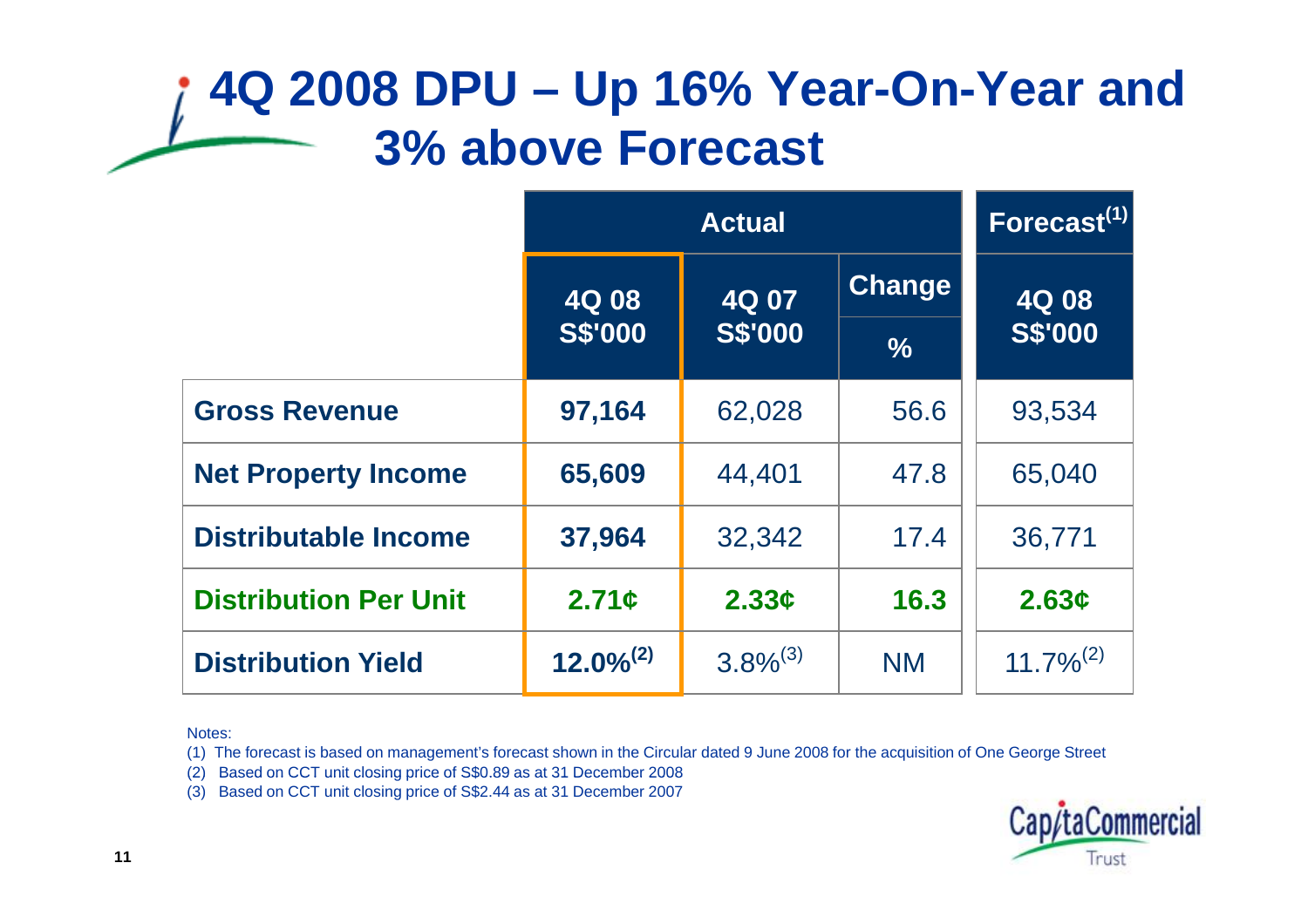### **Total Assets at S\$6.9B, Adj. NAV at S\$2.92**

|                                        | 31 Dec 08<br><b>S\$'000</b> | <b>30 Sep 08</b><br><b>S\$'000</b> | 31 Dec 07<br><b>S\$'000</b> |
|----------------------------------------|-----------------------------|------------------------------------|-----------------------------|
| Non-current assets <sup>(1)</sup>      | 6,785,965                   | 6,928,088                          | 5,238,359                   |
| Current assets <sup>(2)</sup>          | 85,426                      | 84,673                             | 40,374                      |
| <b>Total assets</b>                    | 6,871,391                   | 7,012,761                          | 5,278,733                   |
| Current liabilities <sup>(3)</sup>     | 819,695                     | 752,910                            | 220,725                     |
| Non-current liabilities <sup>(4)</sup> | 1,896,805                   | 1,877,091                          | 1,120,386                   |
| <b>Net assets</b>                      | 4,154,891                   | 4,382,760                          | 3,937,622                   |
| <b>Unitholders' funds</b>              | 4,154,891                   | 4,382,760                          | 3,937,622                   |
| <b>NAV per unit</b>                    | 2.97                        | 3.15                               | 2.84                        |
| Adjusted NAV <sup>(5)</sup> per unit   | 2.92                        | 3.11                               | 2.80                        |
| On a fully diluted basis(6)            |                             |                                    |                             |
| <b>NAV per unit</b>                    | 2.71                        | 3.01                               | 2.84                        |
| <b>Adjusted NAV per unit</b>           | 2.65                        | 2.94                               | 2.80                        |

Notes (Comparing Dec 2008 and Dec 2007):

(1) The increase is mainly due to acquisition of One George Street of S\$1,165 mil and increase in fair value of investment properties of S\$203.8mil.

(2) The increase is mainly due to increase in cash

(3) The increase is mainly due to the reclassification of the S\$580 mil CMBS due in Mar 09 from non-current liabilities to current liabilities

**2.80**<br>
Notes (Comparing Dec 2008 and Dec 2007):<br>
(1) The increase is mainly due to acquisition of One George Street of S\$1,165 mil and increase in fair value of investment properties of S\$203.<br>
(2) The increase is mainly (4) The increase is mainly due to additional borrowings of S\$1.2 bil for the acquisition of One George Street , as well as S\$85 million 2-year MTN issued during the quarter, and reduced by the reclassification of S\$580 million CMBS as mentioned above

(5) Assuming the distribution income has been paid out to the unitholders

(6) Assuming full conversion of Convertible Bonds to units at the end of the period

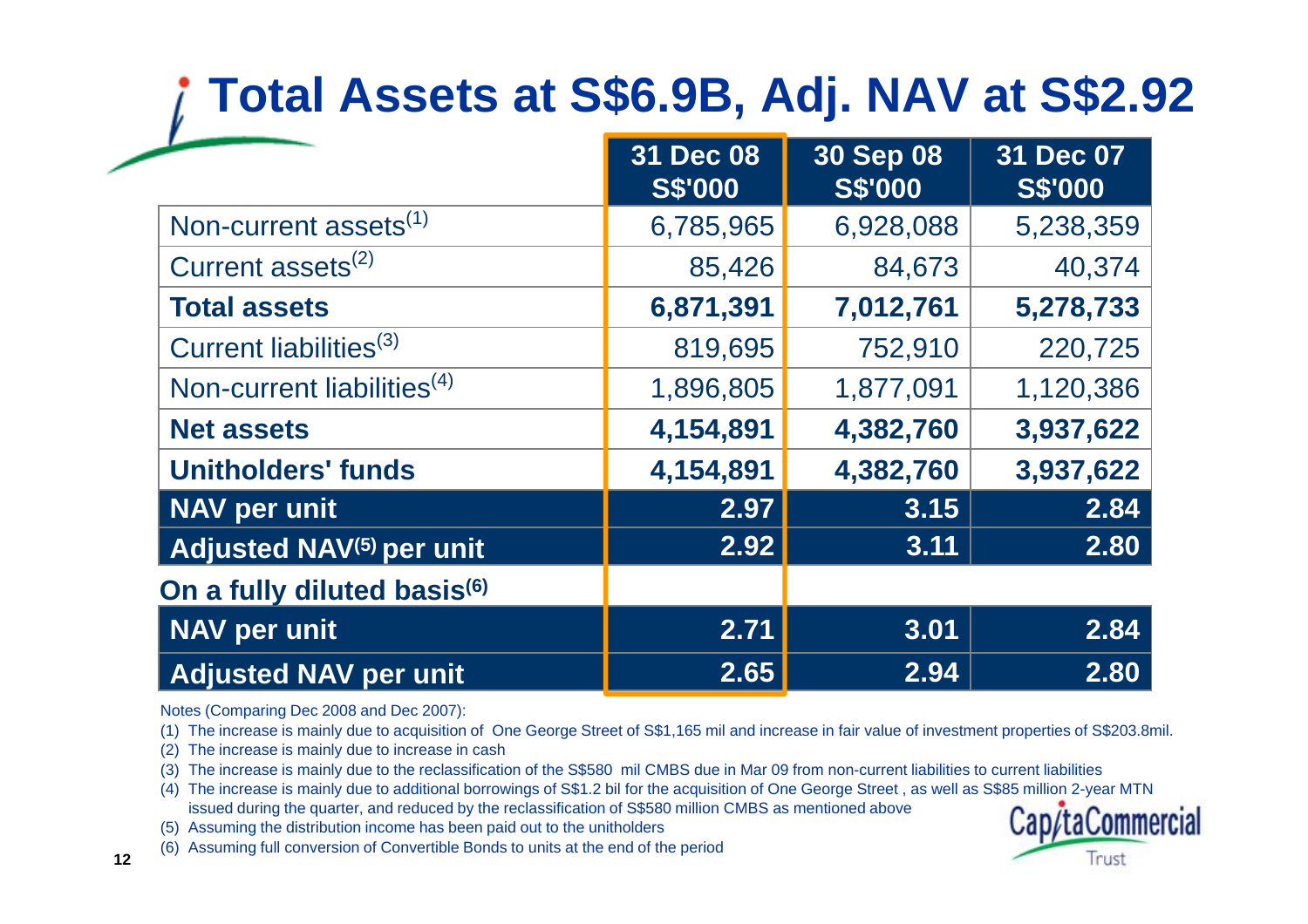### **Distribution Detail**

| <b>Distribution Period</b>   | <b>From 1 Jul to 31 Dec 2008</b> |
|------------------------------|----------------------------------|
|                              | <b>5.81 cents</b>                |
| <b>Distribution Per Unit</b> | Taxable $-5.75$ cents            |
|                              | Tax-exempt $-0.06$ cents         |

Distribution Timetable

| <b>Trading on "Ex" basis</b>     | <b>29 January 2009</b> |
|----------------------------------|------------------------|
| <b>Books Closure Date</b>        | 2 February 2009        |
| <b>Distribution Payment Date</b> | 27 February 2009       |

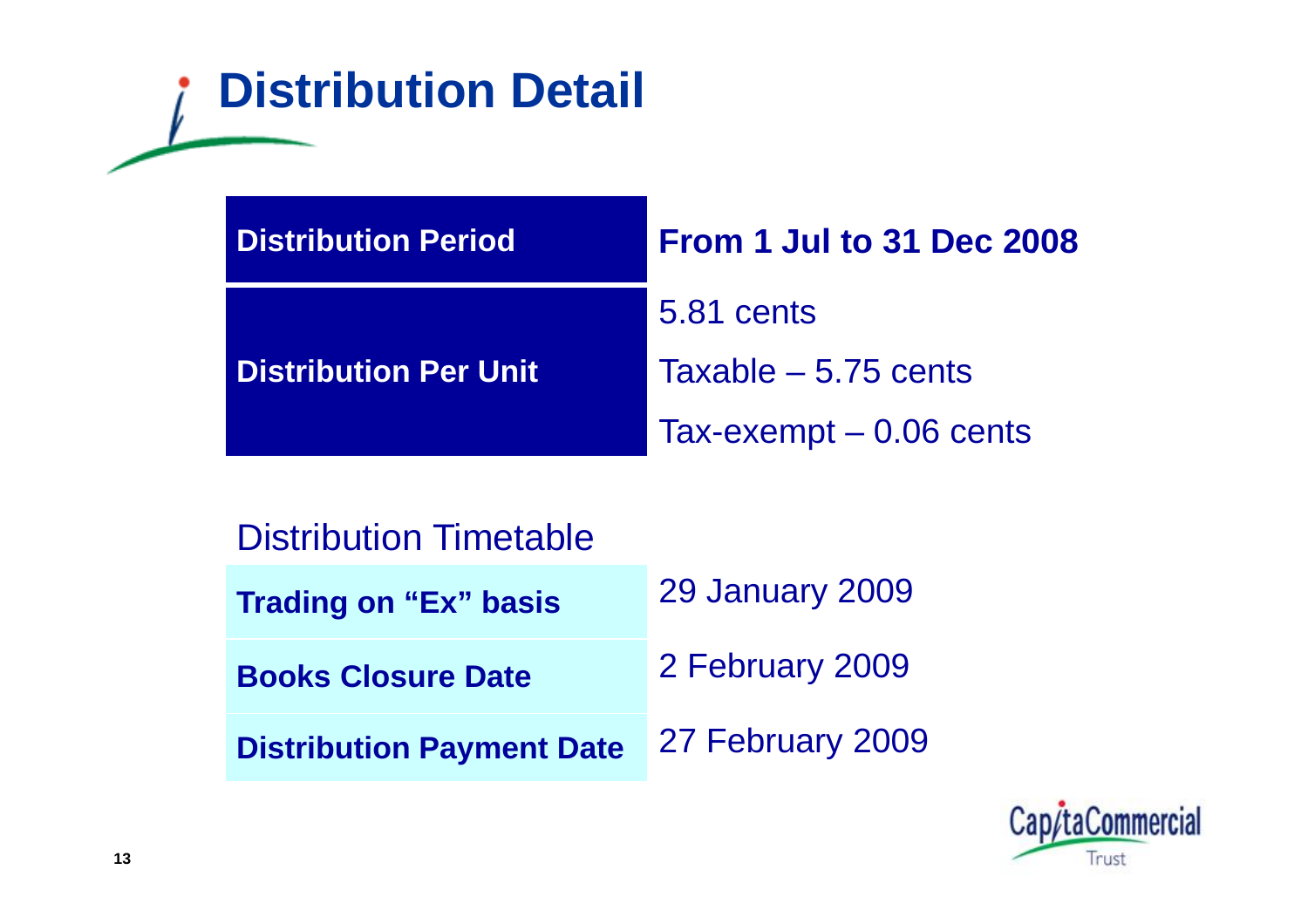### **Market Valuation as at 1 Dec 2008**

| <b>S\$ Million</b>               | <b>Valuation</b><br>as at 1 Jun 08 /<br><b>Purchase</b><br><b>Consideration</b> | <b>Valuation</b><br>as at<br>1 Dec 08 | <b>Change</b><br>$\%$ | <b>Valuation</b><br>as at<br>1 Dec 08<br>(psf) |
|----------------------------------|---------------------------------------------------------------------------------|---------------------------------------|-----------------------|------------------------------------------------|
| <b>Capital Tower</b>             | 1,283.2                                                                         | 1,246.5                               | (2.9)                 | 1,683                                          |
| <b>6 Battery Road</b>            | 1,438.6                                                                         | 1,370.5                               | (4.7)                 | 2,758                                          |
| <b>HSBC Building</b>             | 363.0                                                                           | 355.0                                 | (2.2)                 | 1,771                                          |
| <b>Starhub Centre</b>            | 361.5                                                                           | 332.8                                 | (7.9)                 | 1,188                                          |
| <b>Robinson Point</b>            | 233.6                                                                           | 226.6                                 | (3.0)                 | 1,702                                          |
| <b>Bugis Village</b>             | 73.2                                                                            | 69.4                                  | (5.2)                 | 573                                            |
| <b>Golden Shoe Car Park</b>      | 116.1                                                                           | 109.6                                 | (5.6)                 | <b>NM</b>                                      |
| <b>Market Street Car Park</b>    | 63.9                                                                            | 60.4                                  | (5.5)                 | <b>NM</b>                                      |
| One George Street <sup>(1)</sup> | 1,165.0                                                                         | 1,146.0                               | (1.6)                 | 2,558                                          |
| Wilkie Edge <sup>(2)</sup>       | 182.7                                                                           | 176.8                                 | (3.2)                 | 1,267                                          |
| <b>Existing Properties</b>       | 5,280.8                                                                         | 5,093.6                               | (3.5)                 |                                                |
| Raffles City 100%)               | 2,732.4                                                                         | 2,695.0                               |                       | <b>NM</b>                                      |
| <b>Raffles City 60%</b>          | 1,639.4                                                                         | 1,617.0                               | (1.4)                 |                                                |
| <b>Portfolio</b>                 | 6,920.2                                                                         | 6,710.6                               | (3.0)                 |                                                |

Notes:

(1) Purchase consideration and valuation as at 16 April 2008

(2) Purchase consideration and valuation as at 16 July 2007

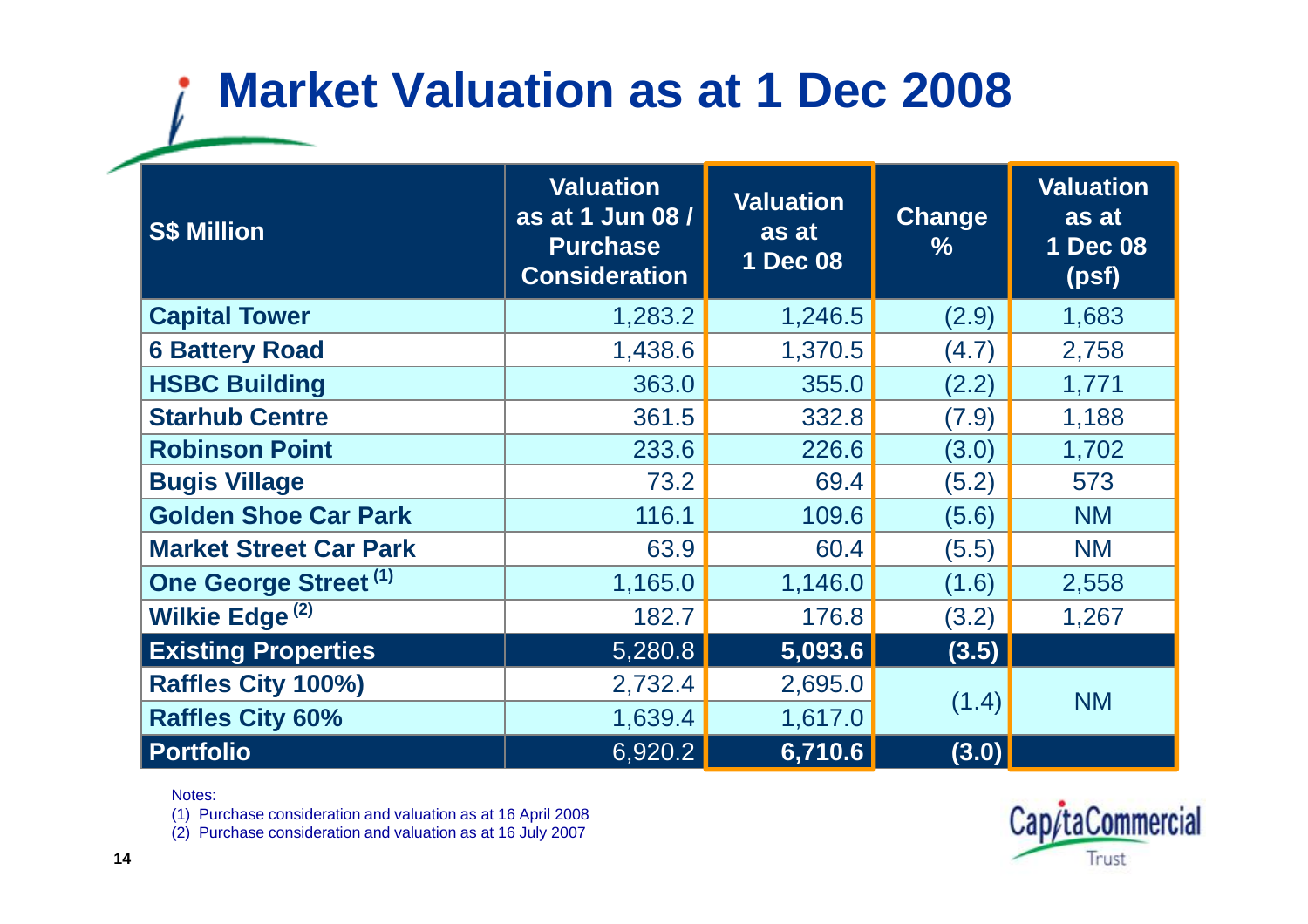



# **Proactive Capital M t anagemen**

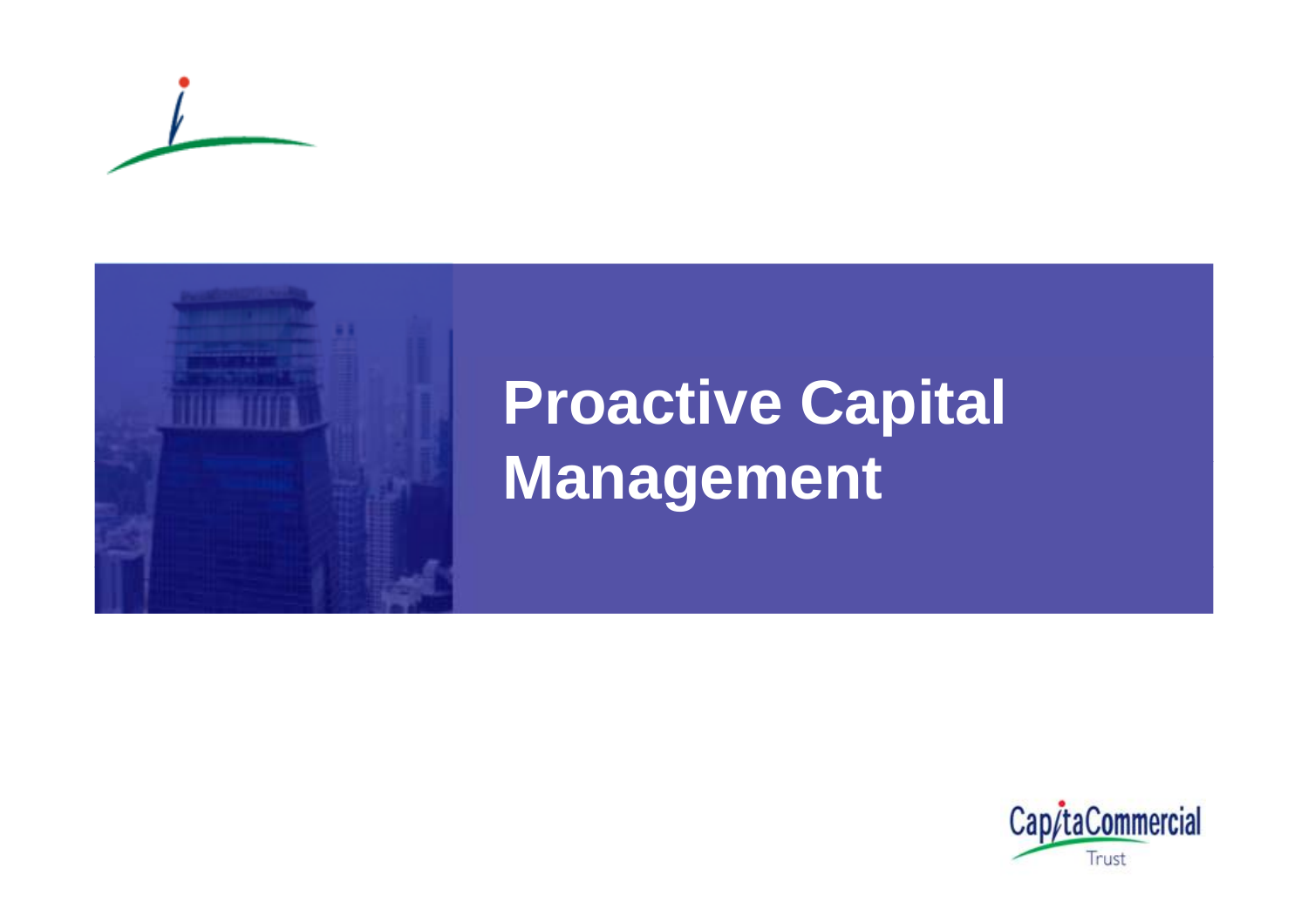### **Successfully Refinanced S\$580m CMBS Ahead of Maturity**

■ Refinanced S\$580 million CMBS through a secured term loan from four banks

**→ Strong relationship with banks** 

- → Banks' affirmation of CCT's quality and value
- Secured with only one property, Capital Tower, leaving S\$2.7 billion worth of assets unencumbered  $→$  **Financial flexibility**
- Favorable interest cost
	- → Costs within assumptions<sup>(1)</sup>
- No immediate plans to raise equity



(1) Please refer to the forecast and assumptions stated in CCT's unitholder circular dated 9 June 2008

Note: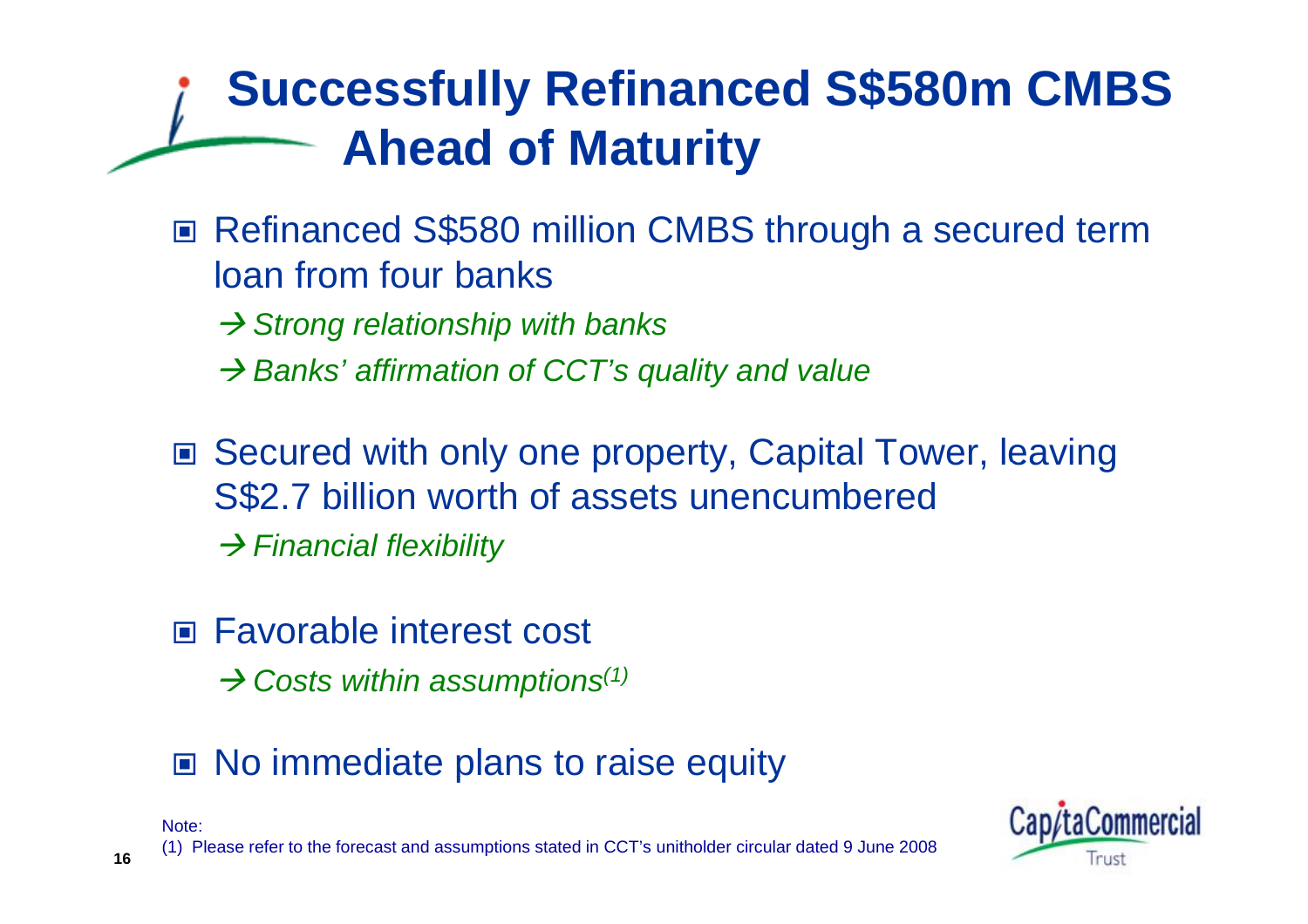#### **Raised S\$1.4 billion of Debt in 2008 Under Tough Market Conditions**

| <b>Date</b>     | <b>Amount</b><br><b>Raised</b> | <b>Type of Borrowings</b>          | <b>Remarks</b>                |
|-----------------|--------------------------------|------------------------------------|-------------------------------|
| <b>Jan 2008</b> | <b>S\$100 mil</b>              | <b>Medium Term Notes</b>           | For Wilkie Edge acquisition   |
| Mar 2008        | <b>S\$150 mil</b>              | <b>Medium Term Notes</b>           | For One George St acquisition |
| <b>May 2008</b> | <b>S\$370 mil</b>              | <b>Convertible Bonds</b>           | For One George St acquisition |
| <b>Jul 2008</b> | <b>S\$650 mil</b>              | <b>Secured Term Loan</b>           | For One George St acquisition |
| <b>Aug 2008</b> | <b>S\$85 mil</b>               | <b>Medium Term Notes</b>           | For Wilkie Edge acquisition   |
| Dec 2008        | <b>S\$40 mil</b>               | <b>Unsecured Short - Term Loan</b> | For Wilkie Edge acquisition   |
| <b>Total</b>    | <b>S\$1,395 mil</b>            |                                    |                               |

Tapped on diversified debt sources when available. Did not raise equity.

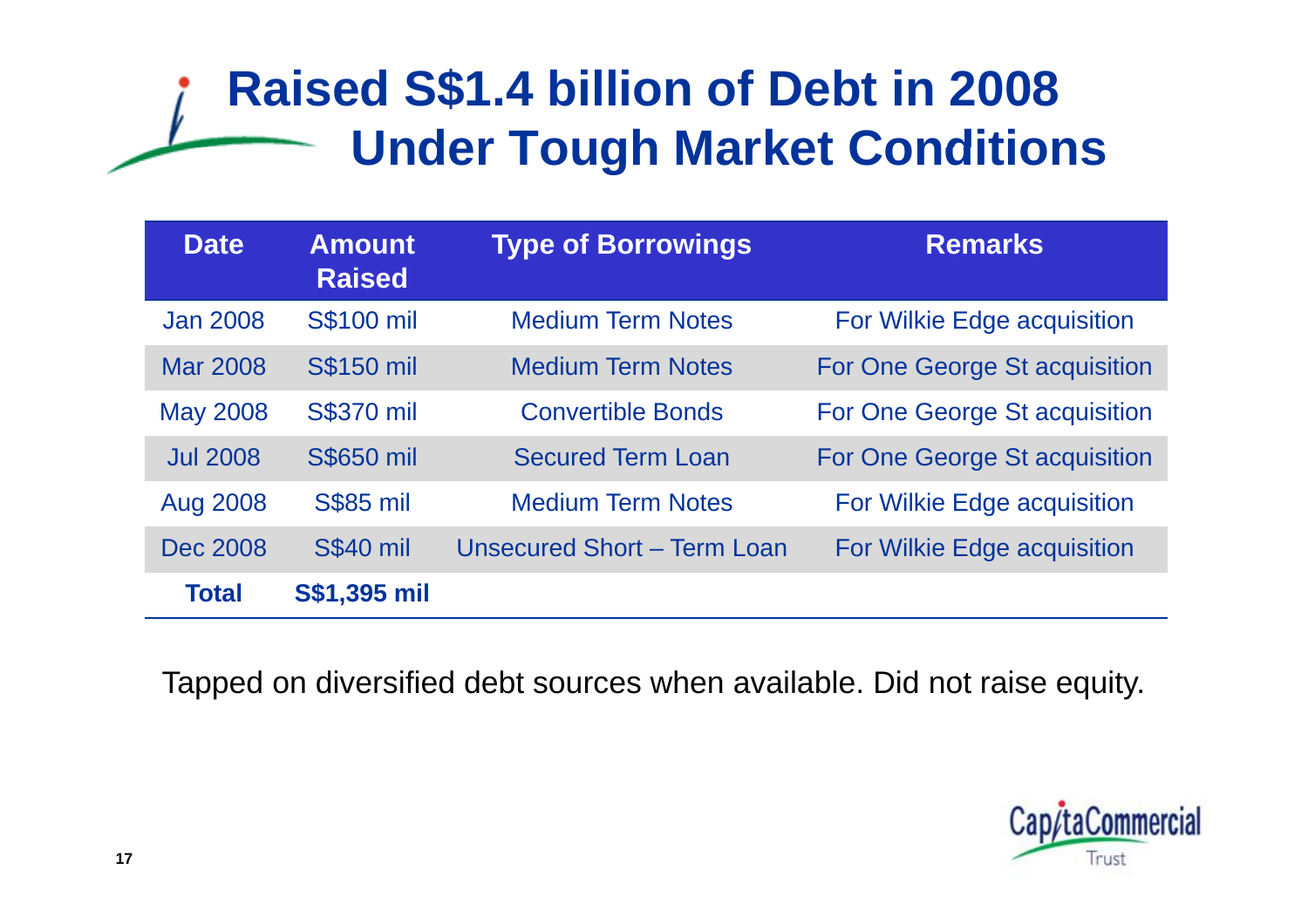# **Financial Highlights – FY2008**

|                                                  | As at<br>31 Dec 08 | As at<br><b>30 Sep 08</b> | As at<br>31 Dec 07 |
|--------------------------------------------------|--------------------|---------------------------|--------------------|
| <b>Total debt (S\$'mil)</b>                      | 2,586.8            | 2,543.8                   | 1,261.7            |
| Gearing ratio <sup>(1)</sup>                     | 37.6%              | 36.3%                     | 23.9%              |
| Interest service coverage ratio <sup>(2)</sup>   | 2.8 times          | 3.1 times                 | 3.3 times          |
| <b>Average cost of debt</b>                      | 3.6%               | 3.6%                      | 3.9%               |
| Average fixed rate term to expiry <sup>(3)</sup> | 2.4 years          | 2.7 years                 | 3.3 years          |

Notes:

(1) Ratio of borrowings of CCT Trust and RCS Trust (60%) over total deposited properties of CCT Trust and RCS Trust (60%)

(2) Ratio of net investment income before interest and tax of CCT Trust and RCS Trust (60%) over interest expenses of CCT Trust and RCS Trust (60%)

(3) Average fixed rate term to expiry of CCT Trust and RCS Trust, where applicable

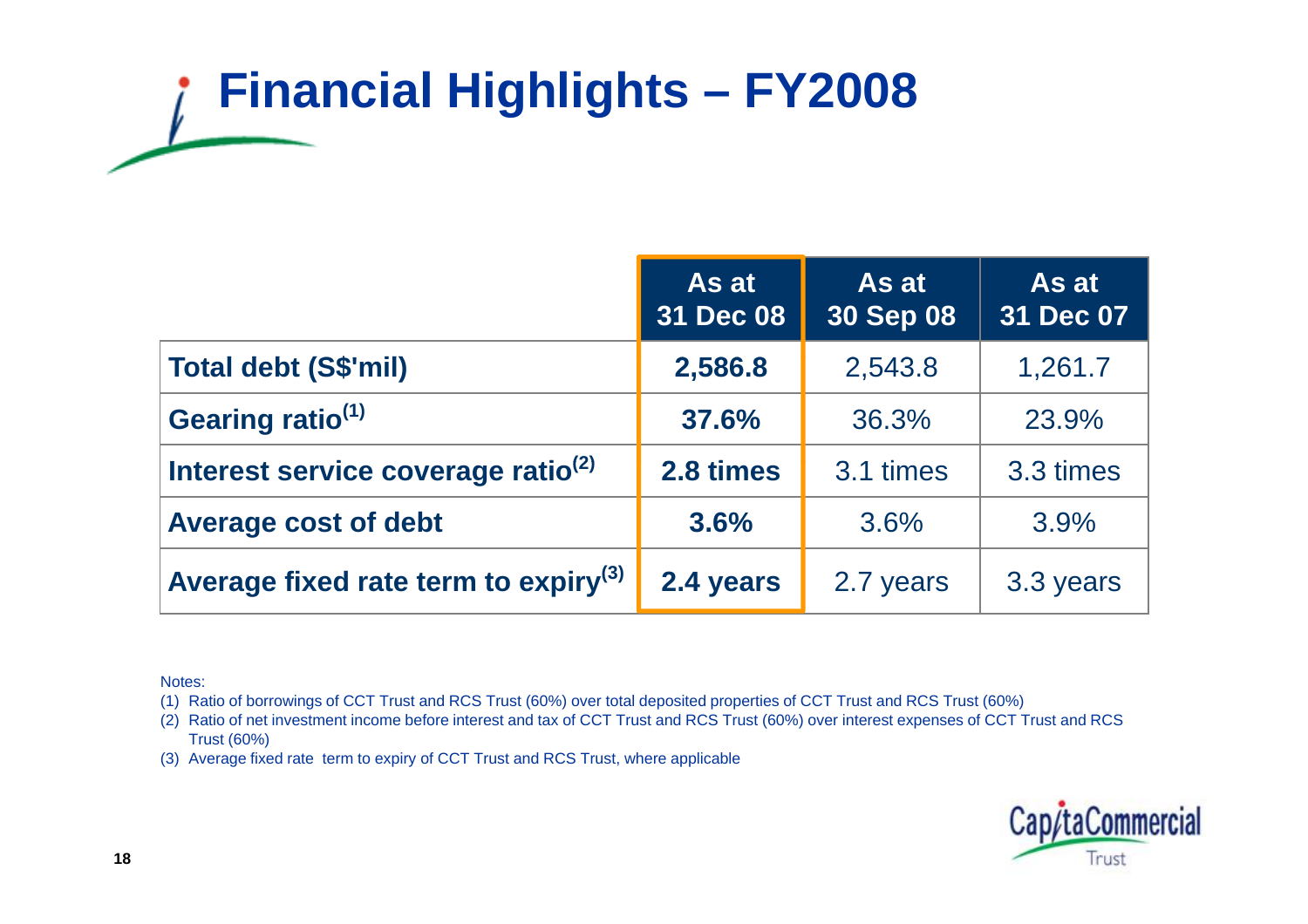#### **Successfully Refinanced S\$580m CMBS Ahead of Maturity**



#### Note:

(1) The secured term loan was drawndown for the acquisition of One George Street on 11 July 2008.

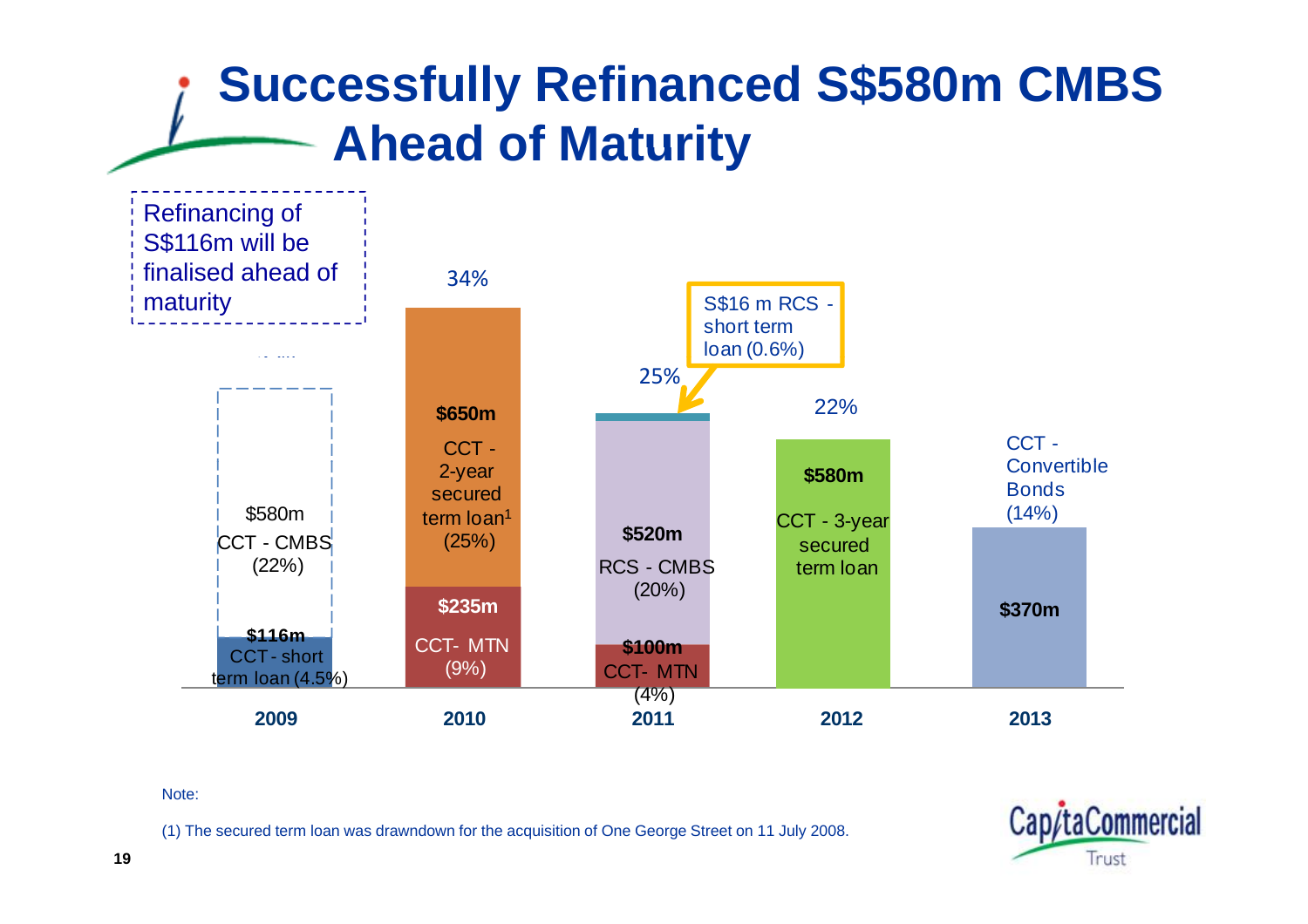

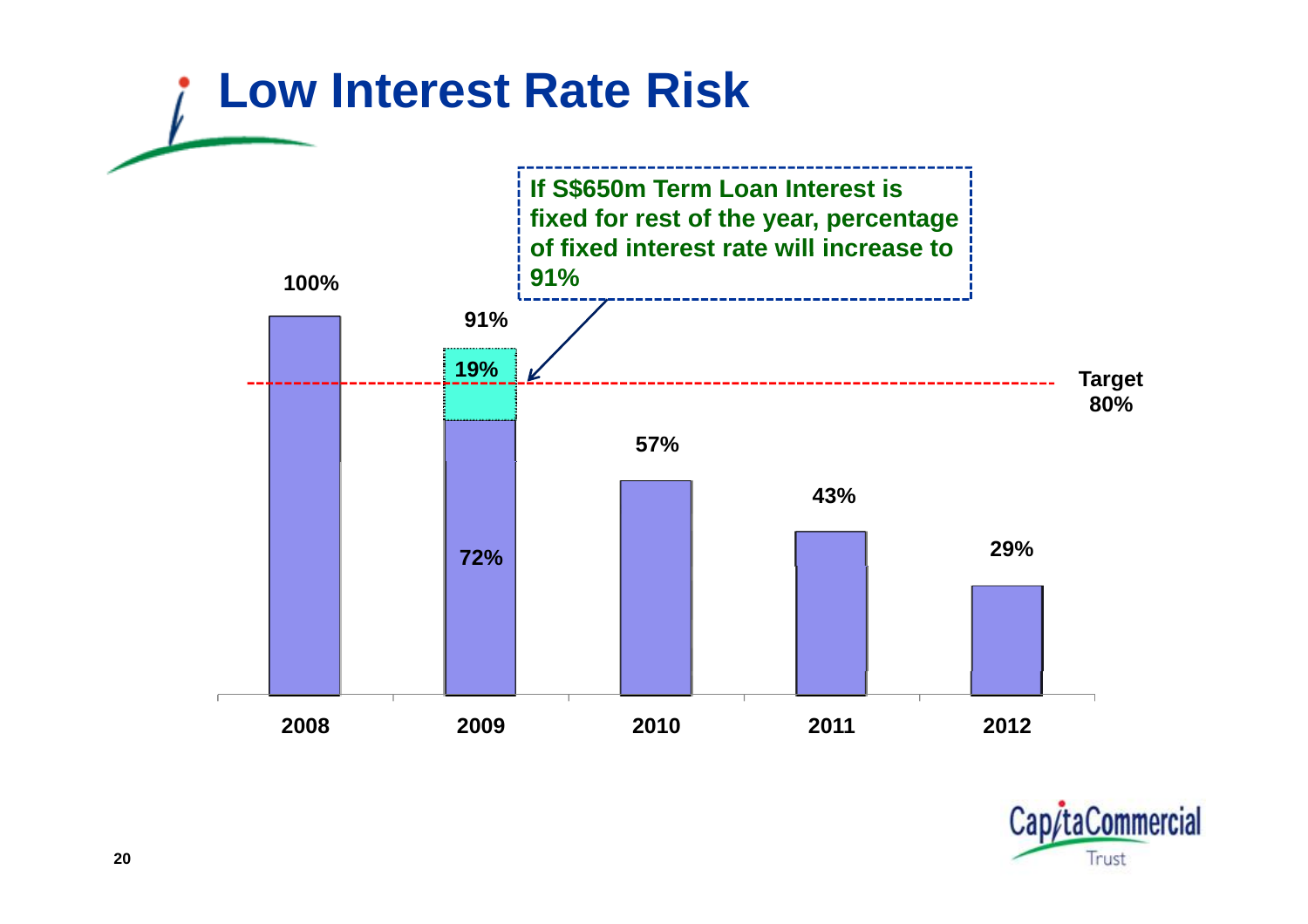



### **Stab e o t o o G o t le Portfolio Growth**

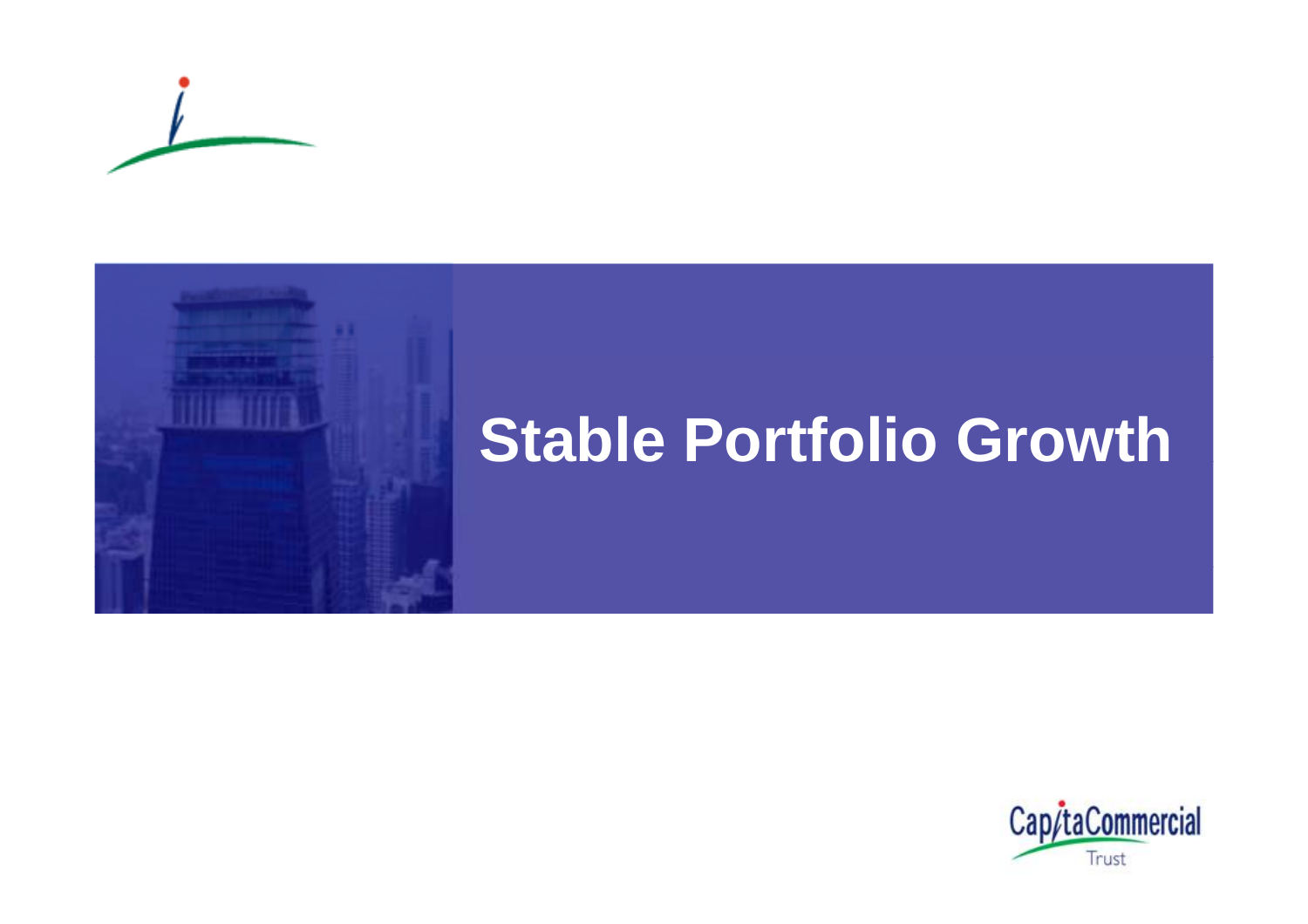#### **Gross Income Predominantly Contributed by Grade A Office Assets**

**CCT's focus is owning and investing in real estate and real estate -related assets, which are income related -producing and producing used, or predominantly used, for commercial purposes**

**Major usage mix for CCT properties** By Gross Rental Income (for the month of December 2008)

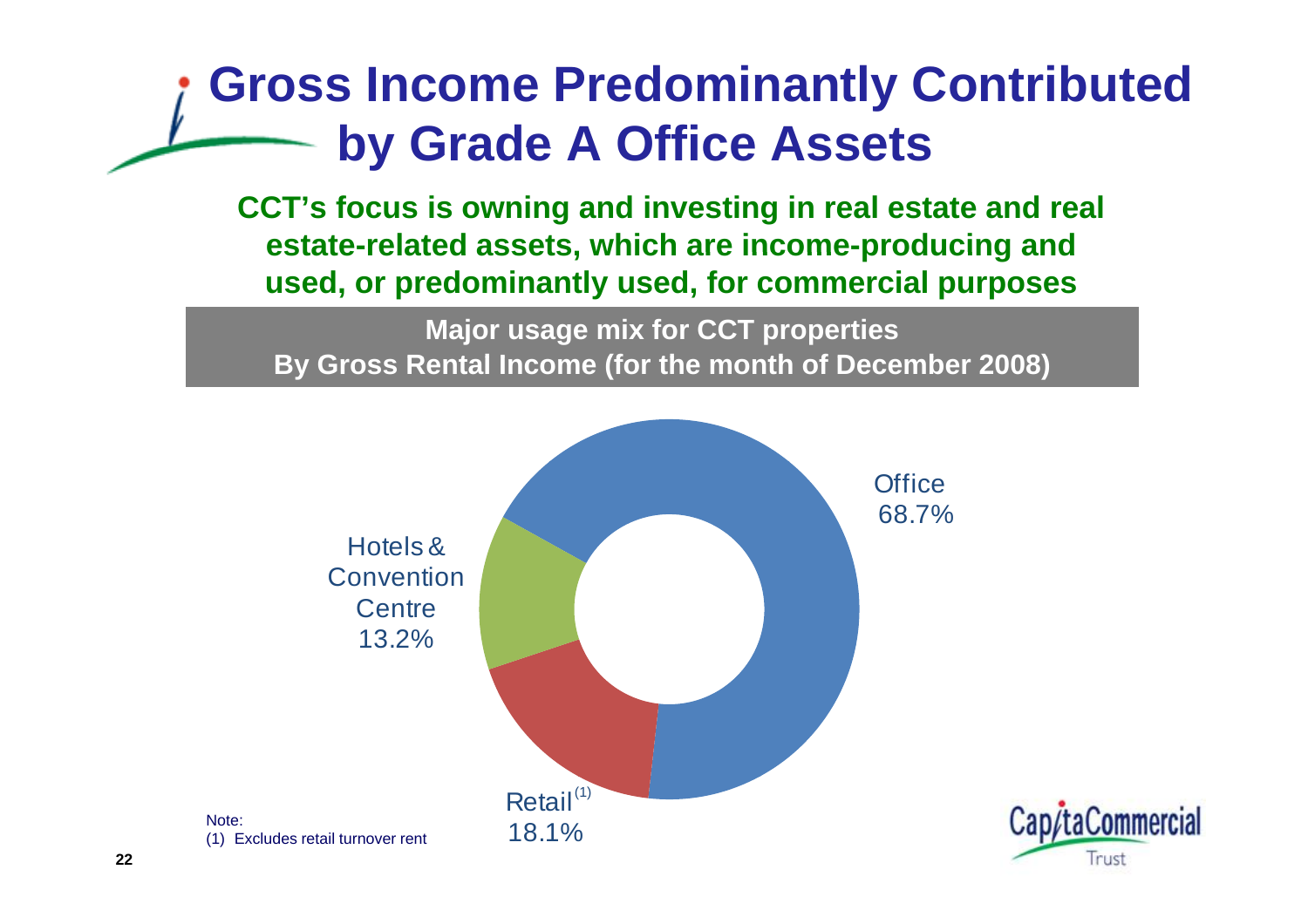### **Portfolio Diversification with Focus on Quality**

#### **More than 80% of FY 2008 Net Property Income(1) from Grade A assets and Raffles City A**



#### Notes:

- (1) Includes contribution of -0.7% from Wilkie Edge from 2 Dec 2008 (Date of Legal Completion) which is offset by operating expenses
- (2) Represents CCT's interest of 60.0% in Raffles City
- **23**(3) Represents contribution from 1 George Street from 11 Jul 2008 (date of acquisition) to 31 Dec 2008

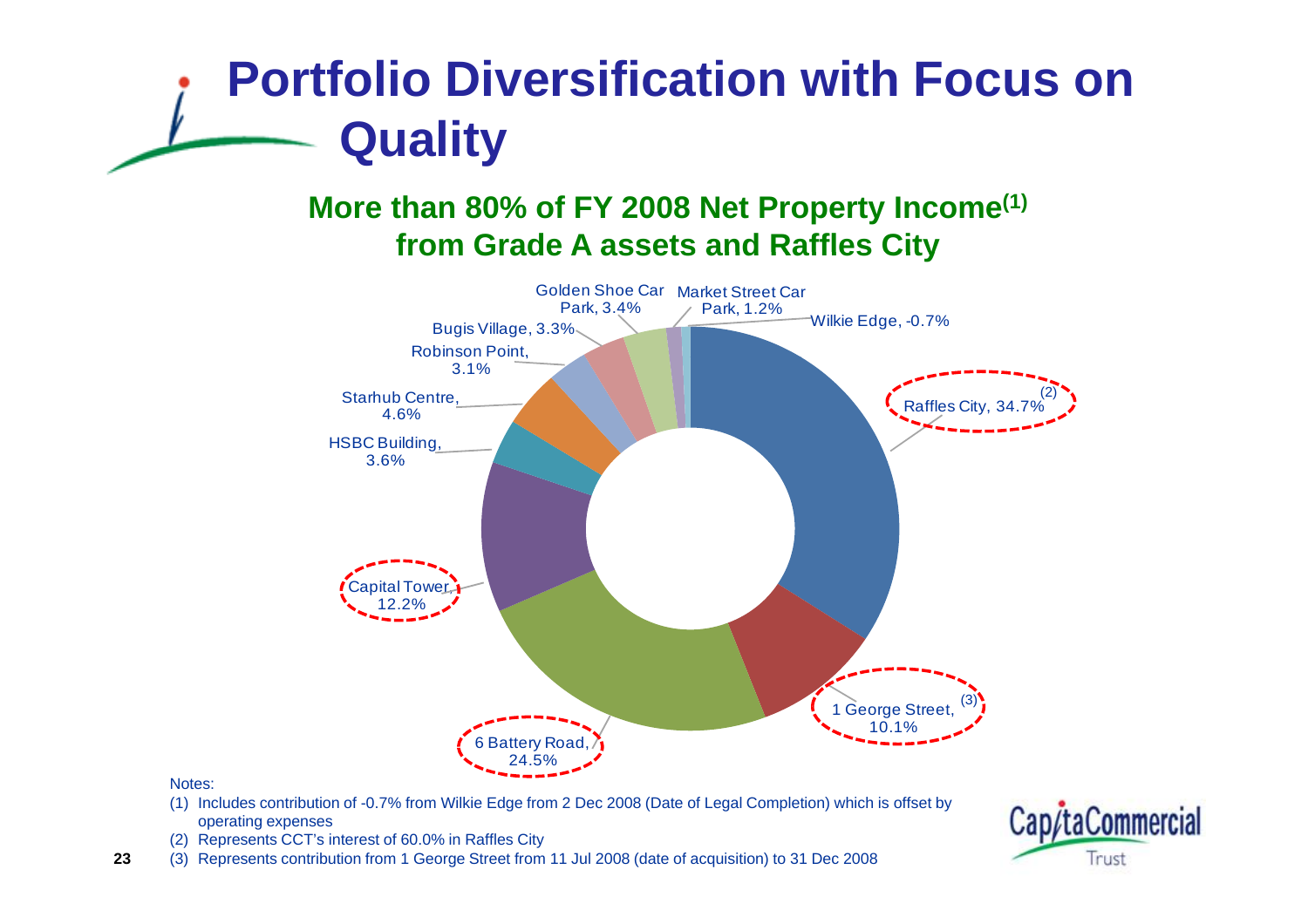#### **Diverse Business Constituents(1) in CCT s' Portfolio**



(1) Based on gross rental income for the month of Dec 2008 for the portfolio including car park income from Golden Shoe Car Park and Market Street Car Park

(2) Consists of other minor retail and office trades

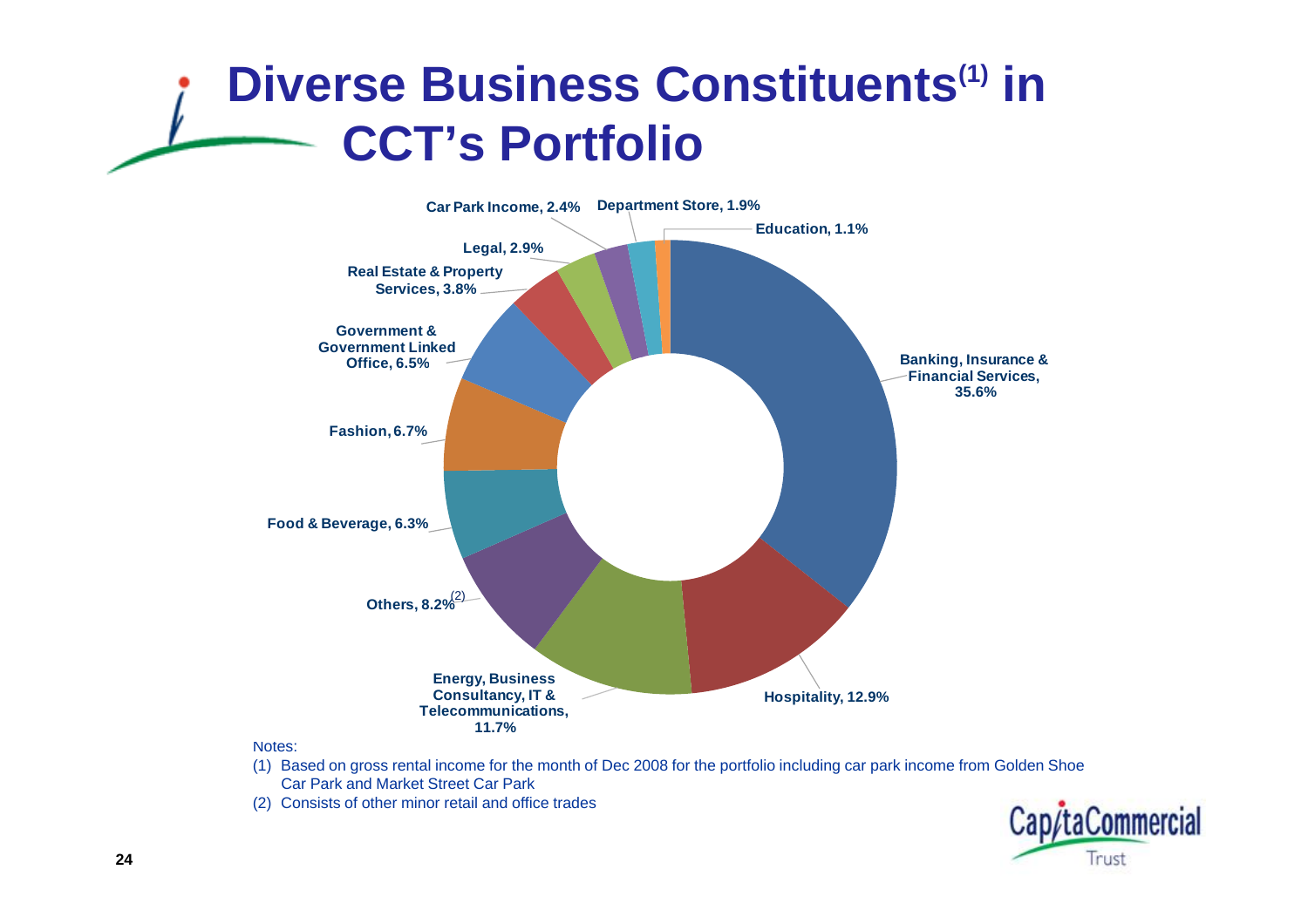#### **More Than 50% Gross Rental IncomeContributed by Top Ten Blue -Chip Tenants(1) Chip Tenants**



#### Note:

(1) Based on FY 2008 gross rental income contribution (excluding retail turnover rent)

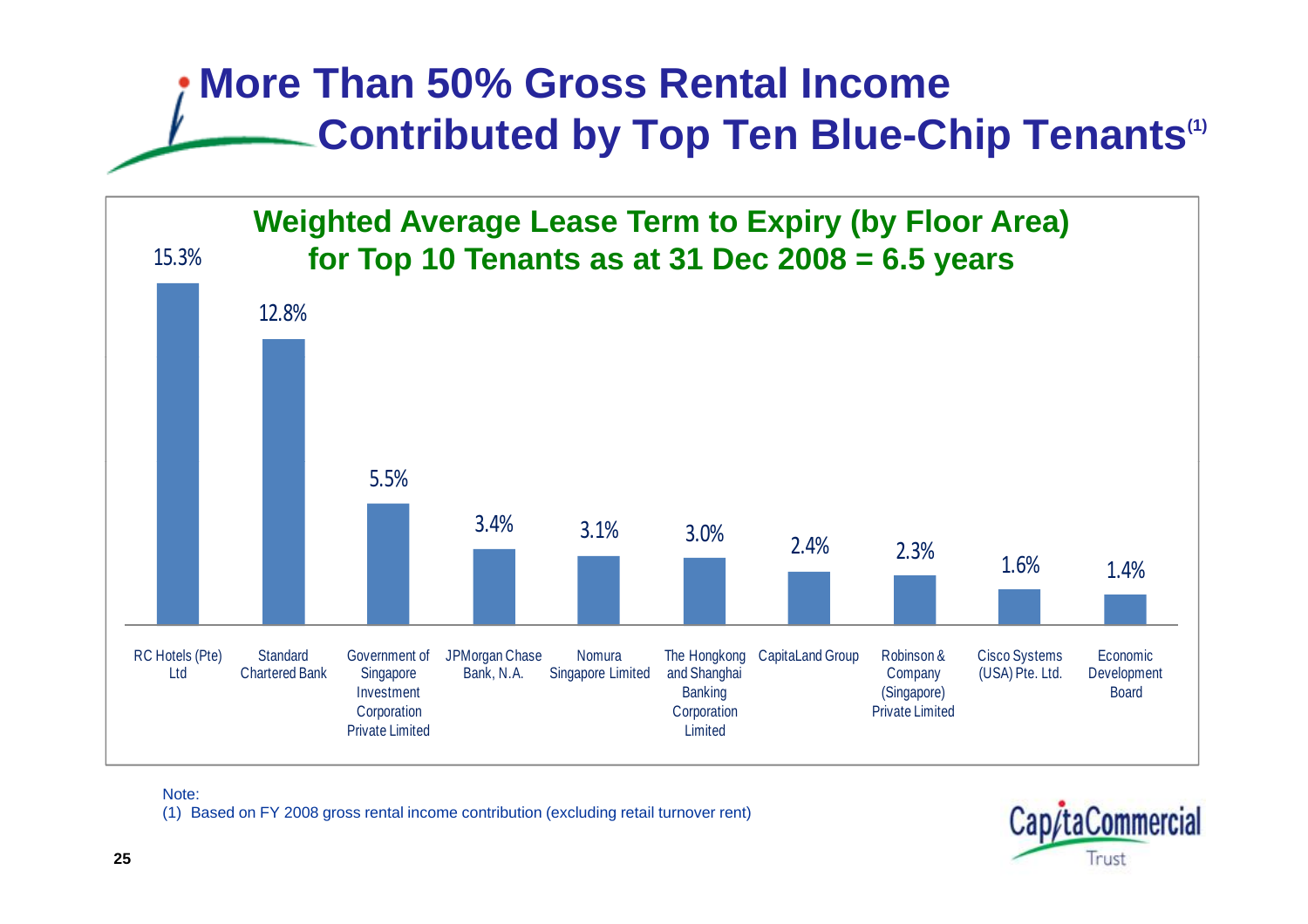#### **Committed Occupancy Consistently Above Market**



Notes:

(1) Committed occupancy for CCT's portfolio. 3Q and 4Q include One George Street; 4Q includes Wilkie Edge

(2) URA has not released Occupancy Index figure for 4Q 2008



Committed occupancy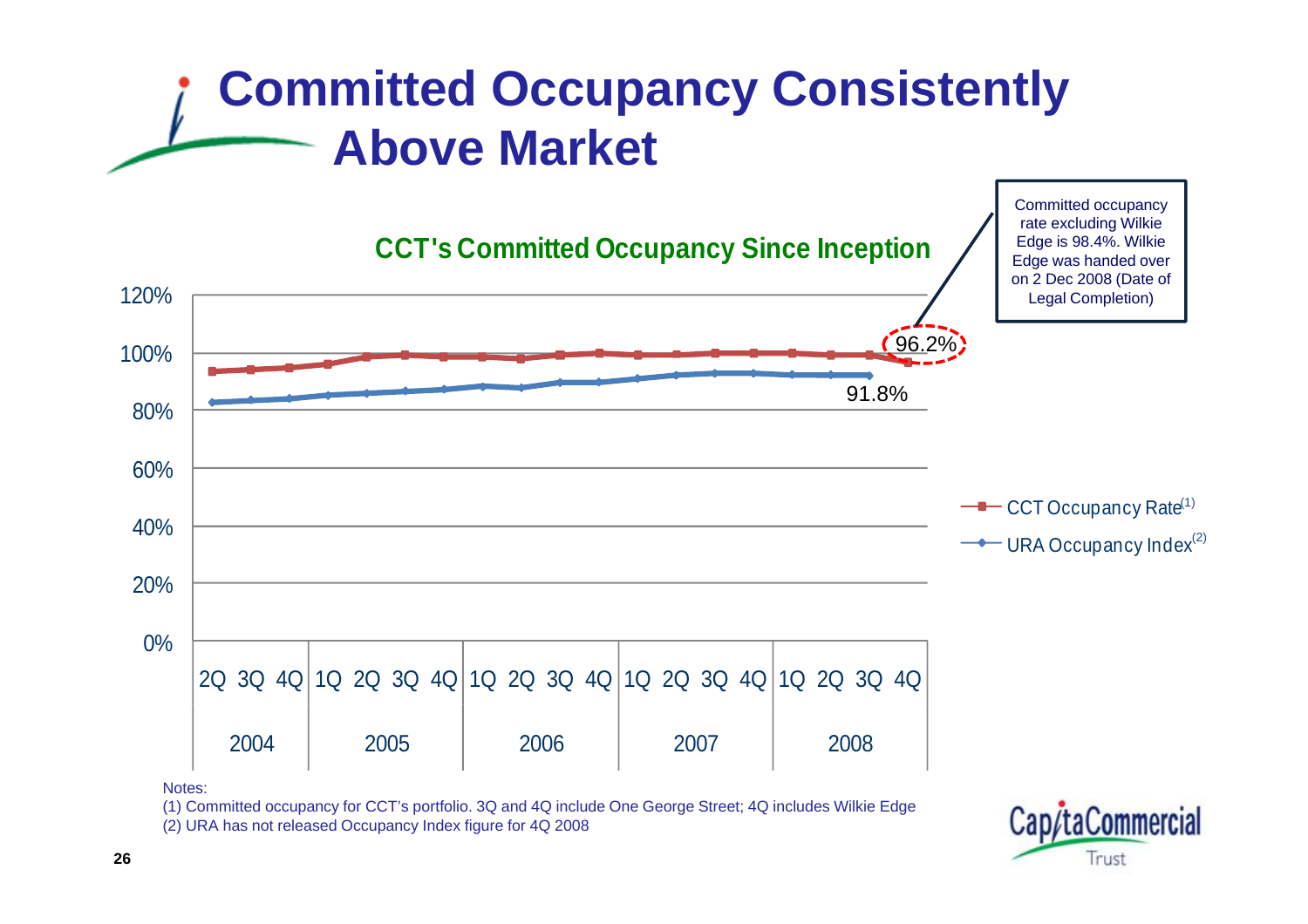

#### **Leases up for Renewal (by Gross Rental Income)**

#### **as at 31 Dec 2008**\_\_\_\_\_\_\_\_



**Forward Lease Renewals committed in FY 2008** 

#### Notes:

- (1) Inclusive of Wilkie Edge
- (2) Excludes retail turnover rent
- (3) The hotels and convention centre master lease of Raffles City is on a 20-year lease commencing from 7 Nov 1996,<br>excludes hotel turnover rent
- excludes hotel turnover rent

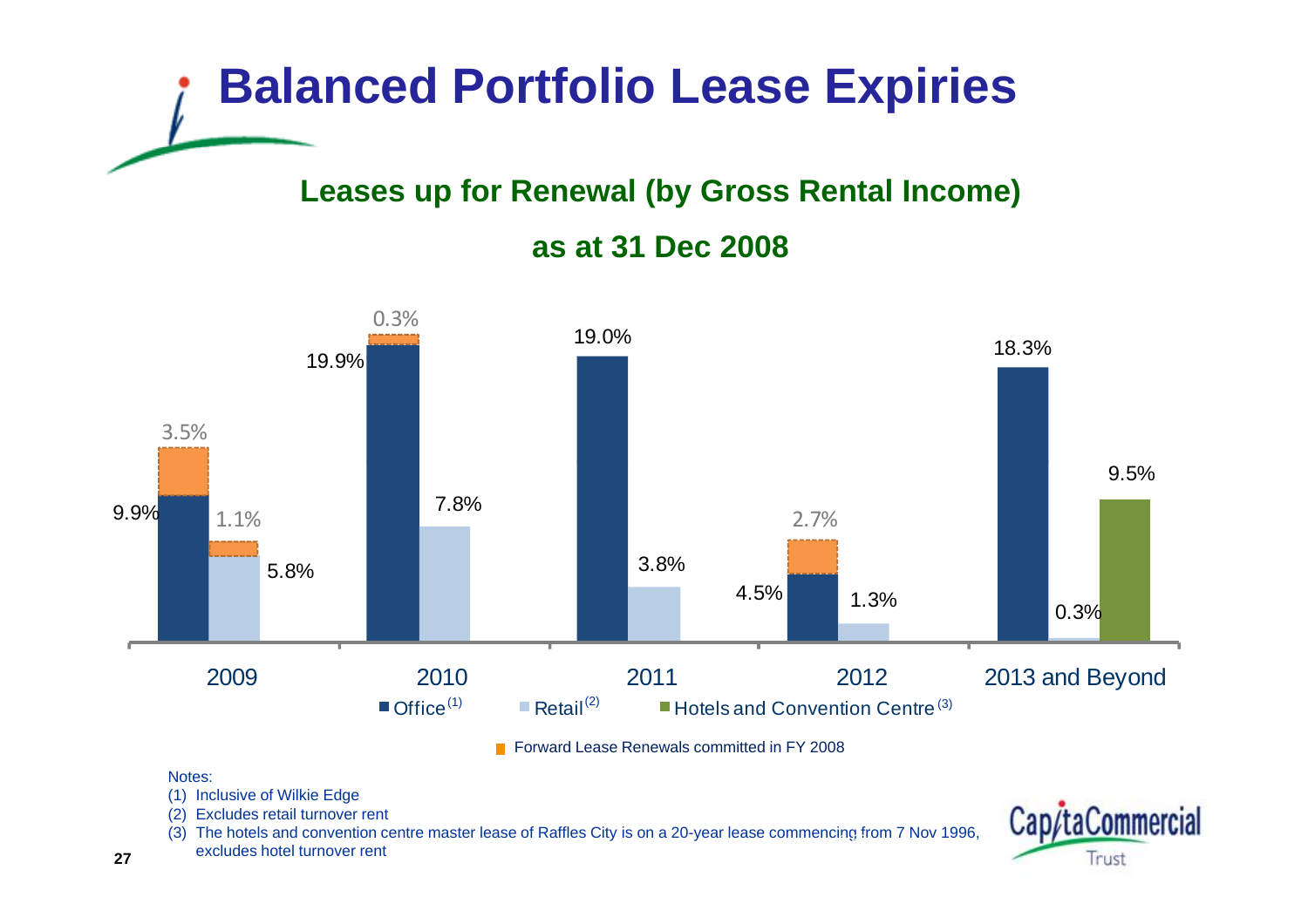### **Forward Lease Renewals Achieved Due to Proactive Leasing**



Forward Lease Renewals committed in FY 2008

Leases expiring (1) as a percentage of office portfolio gross rental income as at 31 Dec 2008



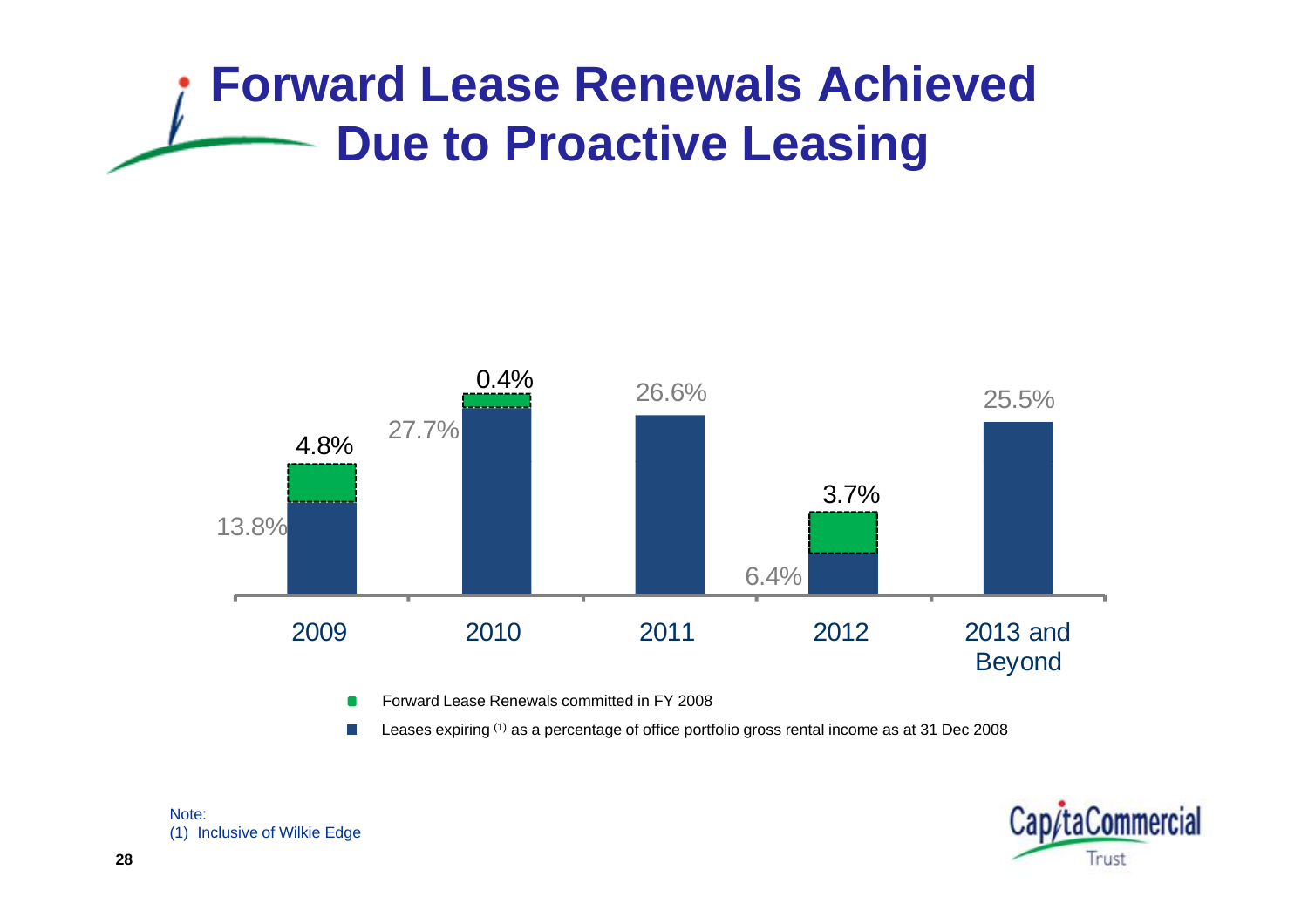#### **Further Rental Upside From Lease Renewals**



#### Notes:

(1) Source: CBRE (as at Q4 2008)

(2) Has embedded yield protection of 4.25% p.a., based on purchase consideration of S\$1.165 billion until 10 July 2013 from CapitaLand

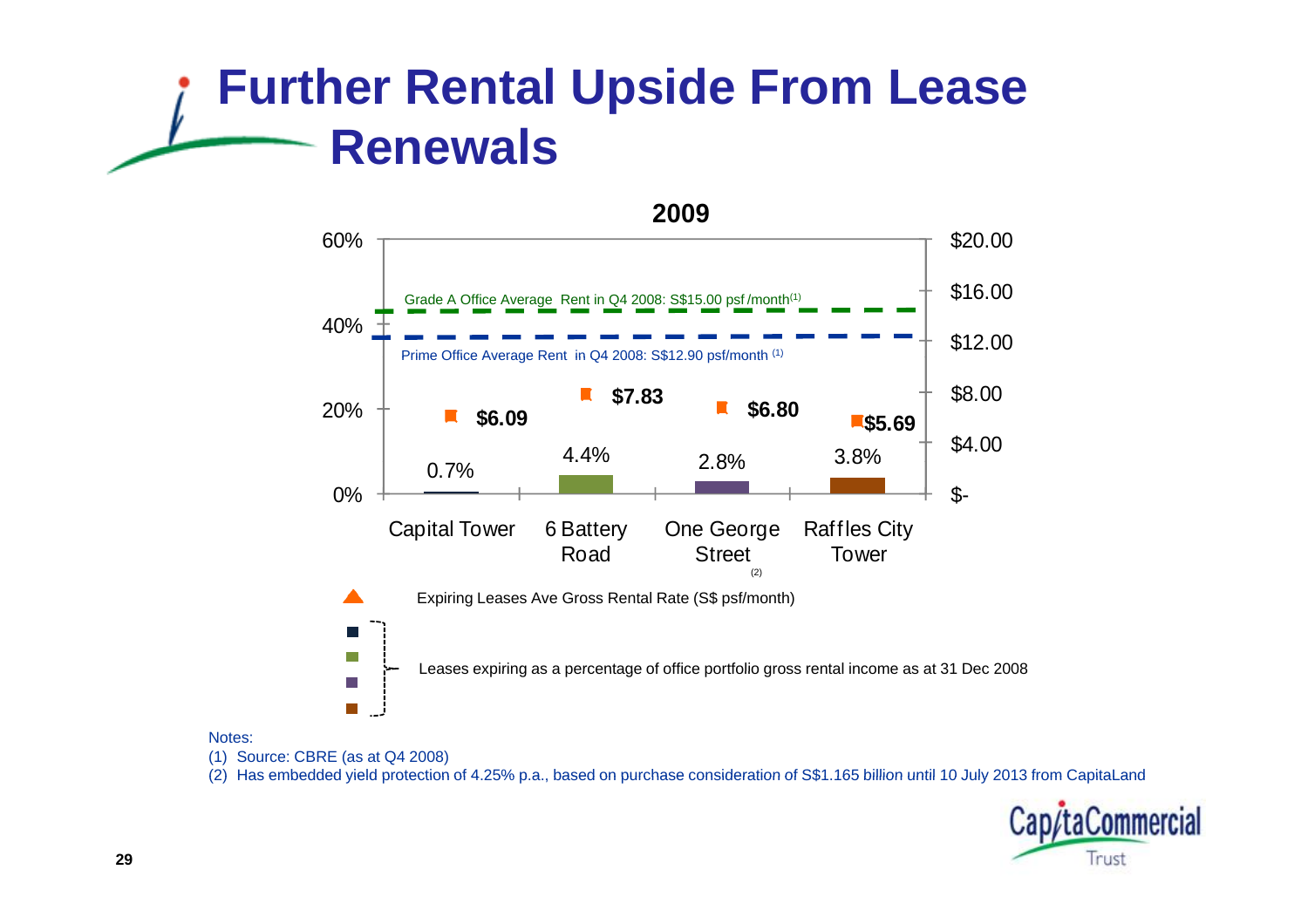### **Low Lease Expiry Profile in Each Building Limits Leasing Risk**



Notes:

**T** 

(1) Has embedded yield protection of 4.25% p.a., based on purchase consideration of S\$1.165 billion until 10 July 2013 from CapitaLand

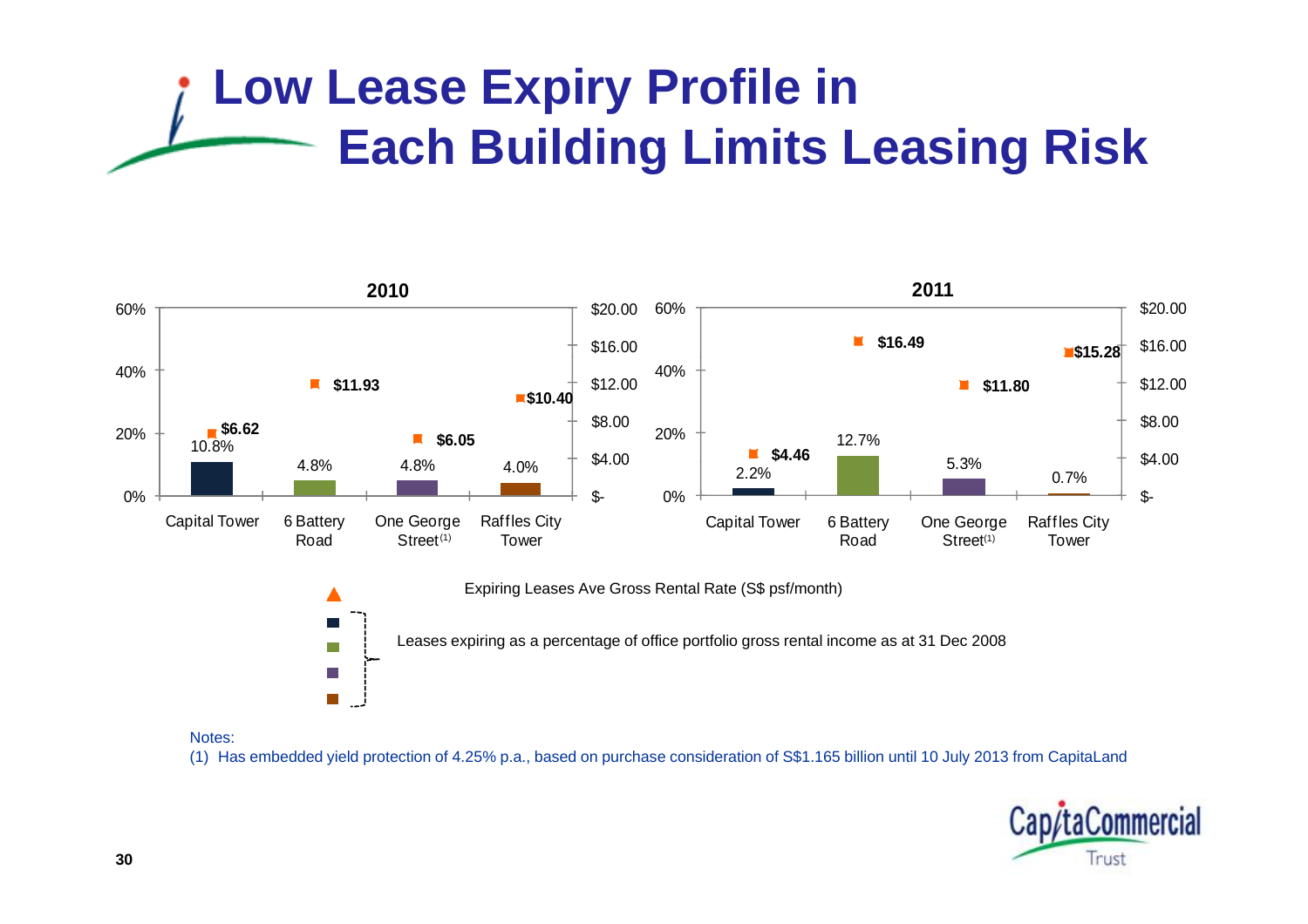#### **CCT's Office Properties Are Still Under-Rented Compared to Market Rents**



#### Notes:

(1) Average passing rent for CCT's office portfolio. 3Q and 4Q include One George Street; 4Q includes Wilkie Edge

(2) Source for office market rent: CBRE (figures as at end of each quarter)

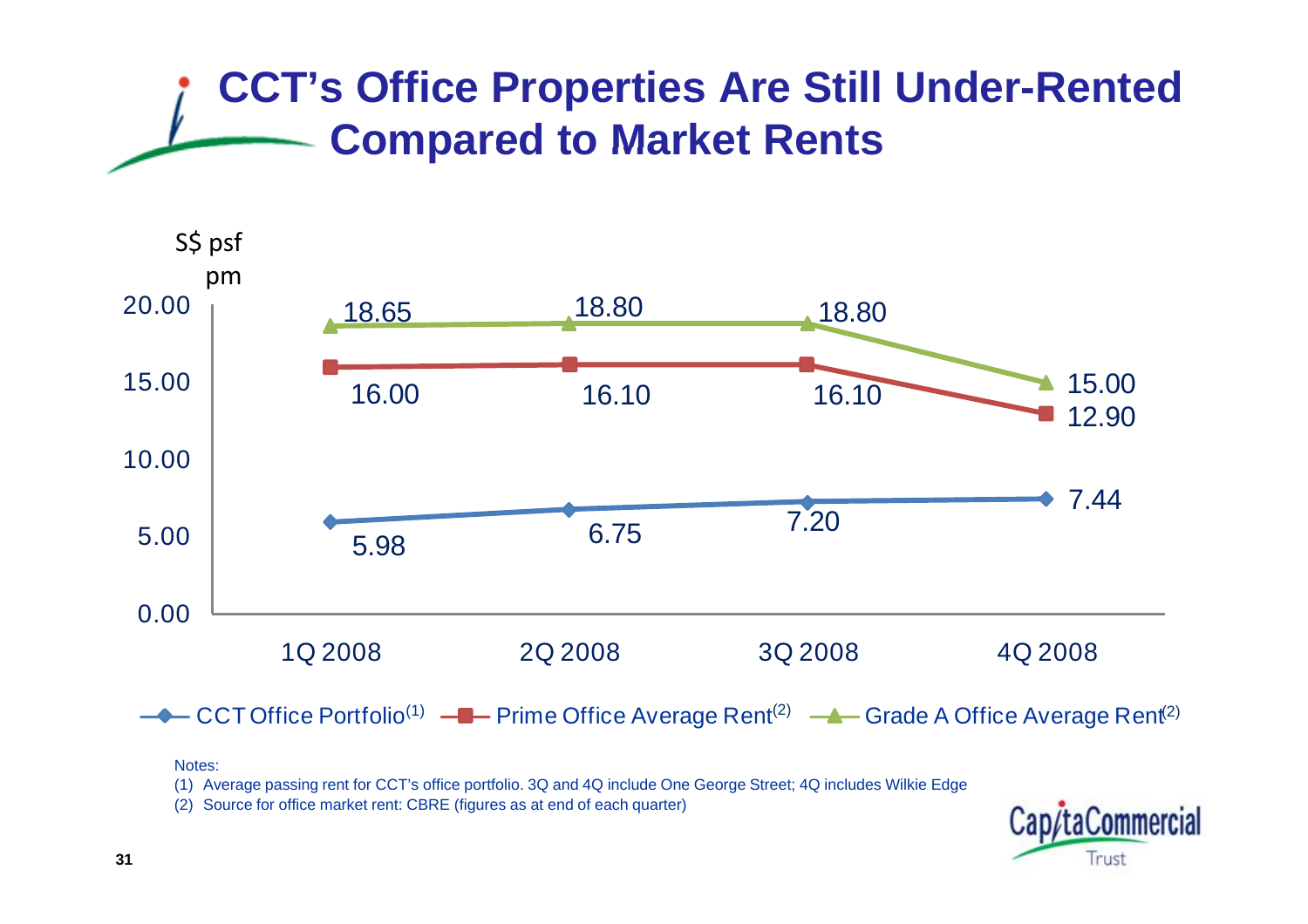

# **Office Market**

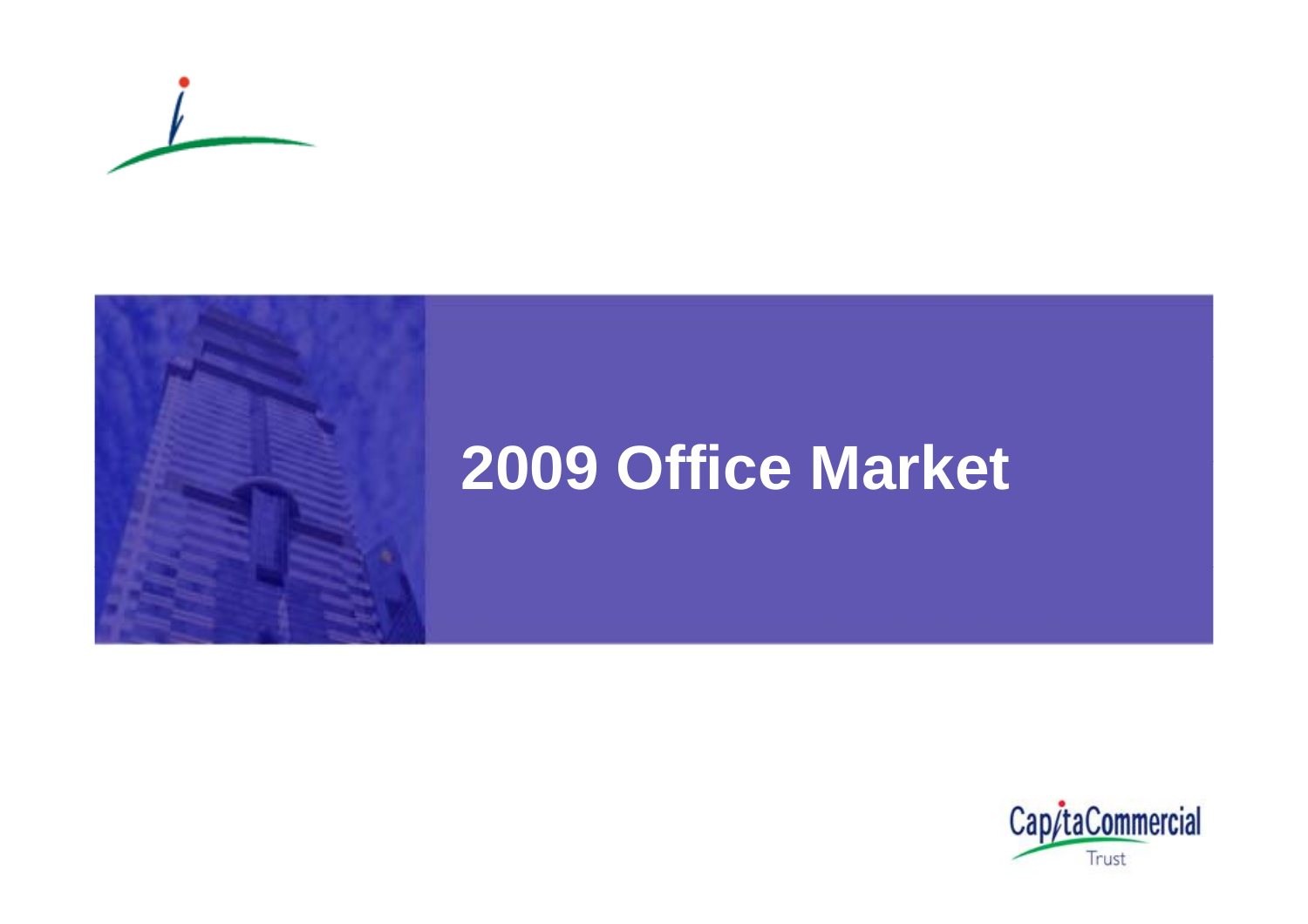#### **Uncertain Office Supply from 2011 onwards Delay in completions is evident**

• Some future supply has already been pre-committed, e.g. 1.9 mil sq ft in 2010 and 2011 (MBFC)



*Note: Central Area comprises 'The Downtown Core', 'Orchard' and 'Rest of Central Area'* Source: Consensus compiled from CBRE, JLL and Savills (Jan '09)

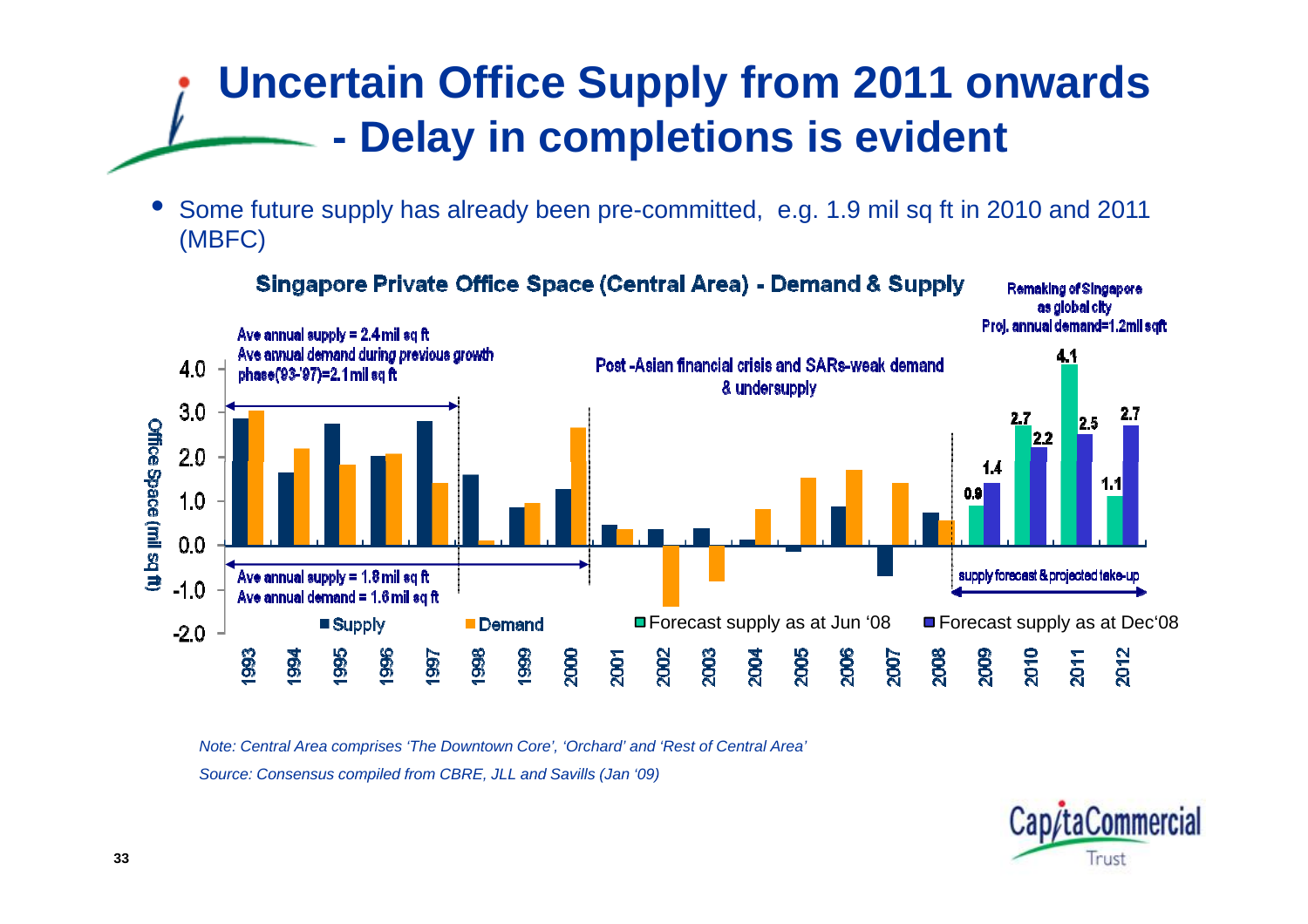



# **Summary**

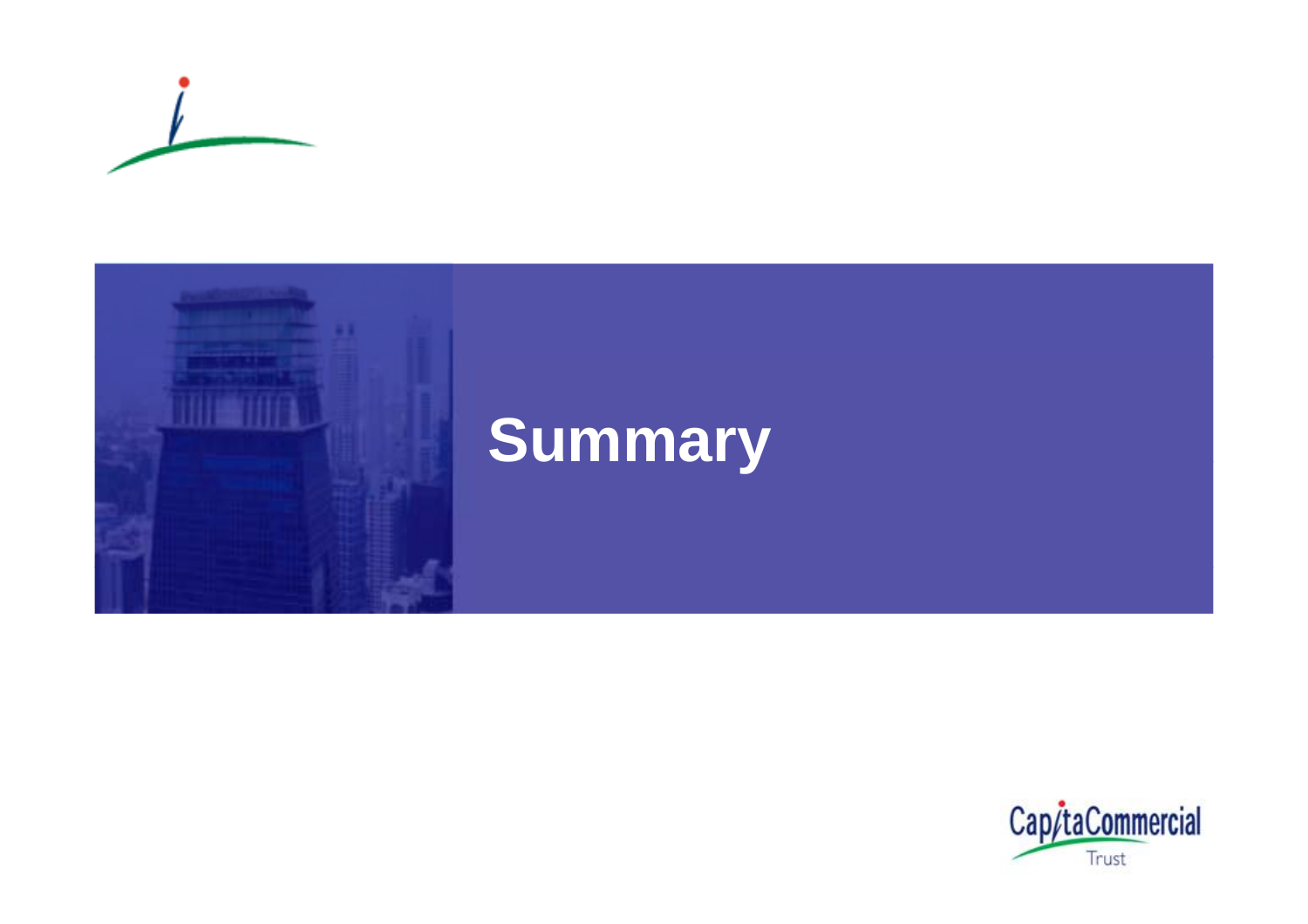#### **79% of 2009's Forecast Gross Rental<sup>(1)</sup> Have Been Locked -In With Committed Leases In Leases**



Note:

(1) Based on the Forecast Gross Rental Income for the "enlarged portfolio", published in CCT's circular to unitholders dated 9 June 2008

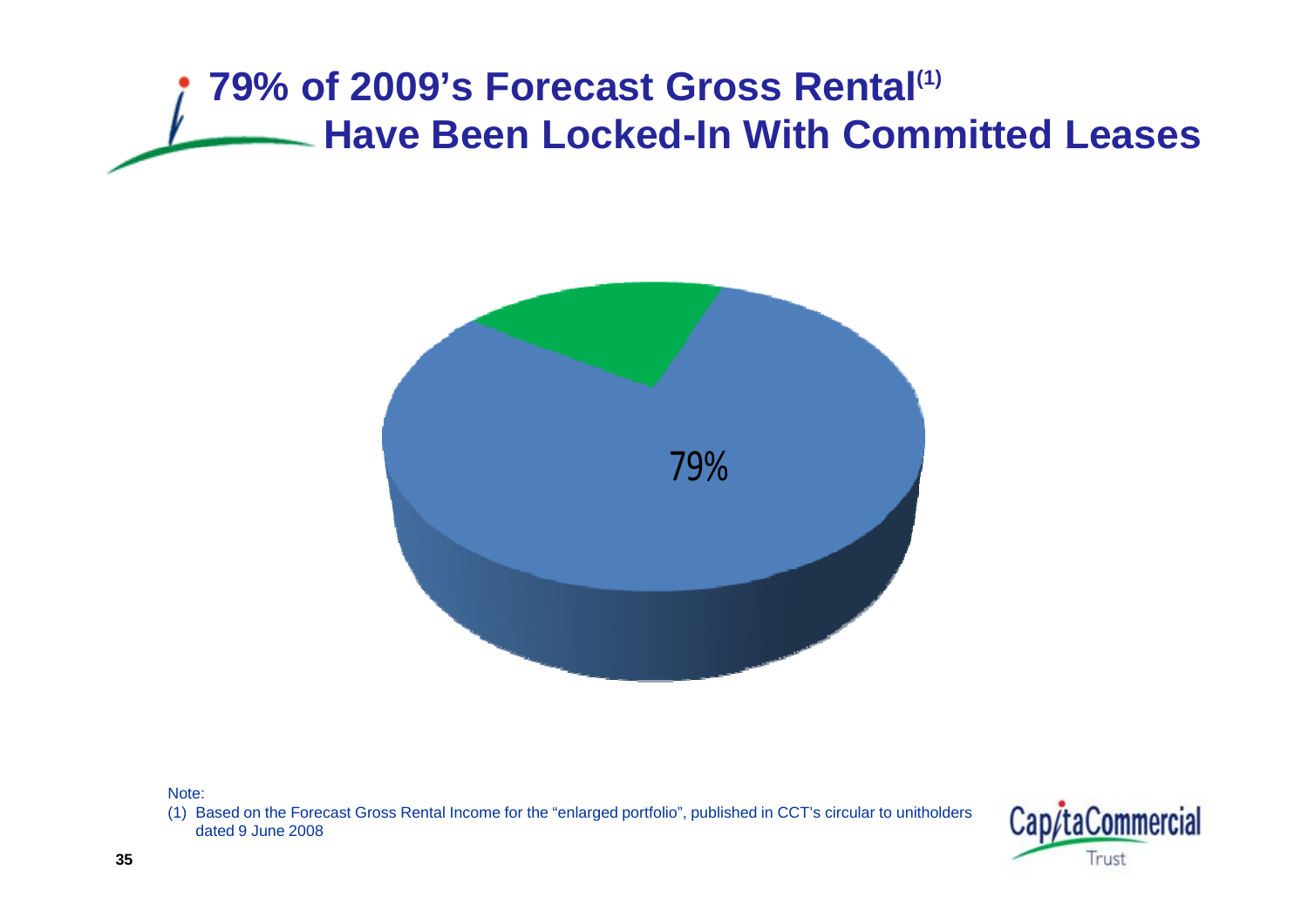#### **DPU Increases 26% Year-on-Year** 12.2% $\sim$  (12.34 $\phi^{(6)}$ ) 26.4%Distribution yield based on Projection Year 2009 Distribution Per Unit and closing price per unit on 19 January 2009 of S\$0.86 = 14.3%  $18.7\%$  12.34<br> $10.59e^{5}$  1.00¢ 7.6%7.8%6.31 ¢ 7.02¢  $8.55\phi^{(4)}$  $8.70\phi$ 6.32 ¢ 6.81¢  $7.02\phi^{(3)}$ 7.33¢ (1) (2) (3) 5.68¢ 15 May to 31 Dec 2004 FY 2005 FY 2006 FY 2007 FY 2008 Projection Year 2009 (annualised) Year<br>forecast ■actual

- Notes: Notes: Notes: Notes: Notes: Notes: Notes: Notes: Notes: Notes: Notes: Notes: Notes: Notes: Notes: Notes
- (1) As stated in CCT's Introductory Document dated 16 March 2004
- (2) As stated in CCT's Offer Information Statement dated 21 April 2005 in relation to the acquisition of HSBC Building
- (3) As stated in the Circular dated 15 August 2006 for the equity fund raising fund of Raffles City
- (4) Based on the forecast shown in the Unitholder Circular dated 5 November 2007 for the acquisition of Wilkie Edge
- (5) The forecast is based on management's forecast shown in the Circular dated 9 June 2008 for the acquisition of One George Street for the period 1 January 2008 to 31 December 2008 and adjusted for the actual date of acquisition of One of George Street on 11 July 2008. The acquisition of 1 George Street was assumed to be completed on 1 July 2008 in the Circular.
- (6) The forecast is based on management's forecast shown in the Circular dated 9 June 2008 for the acquisition of One George Street for the projection year 2009.

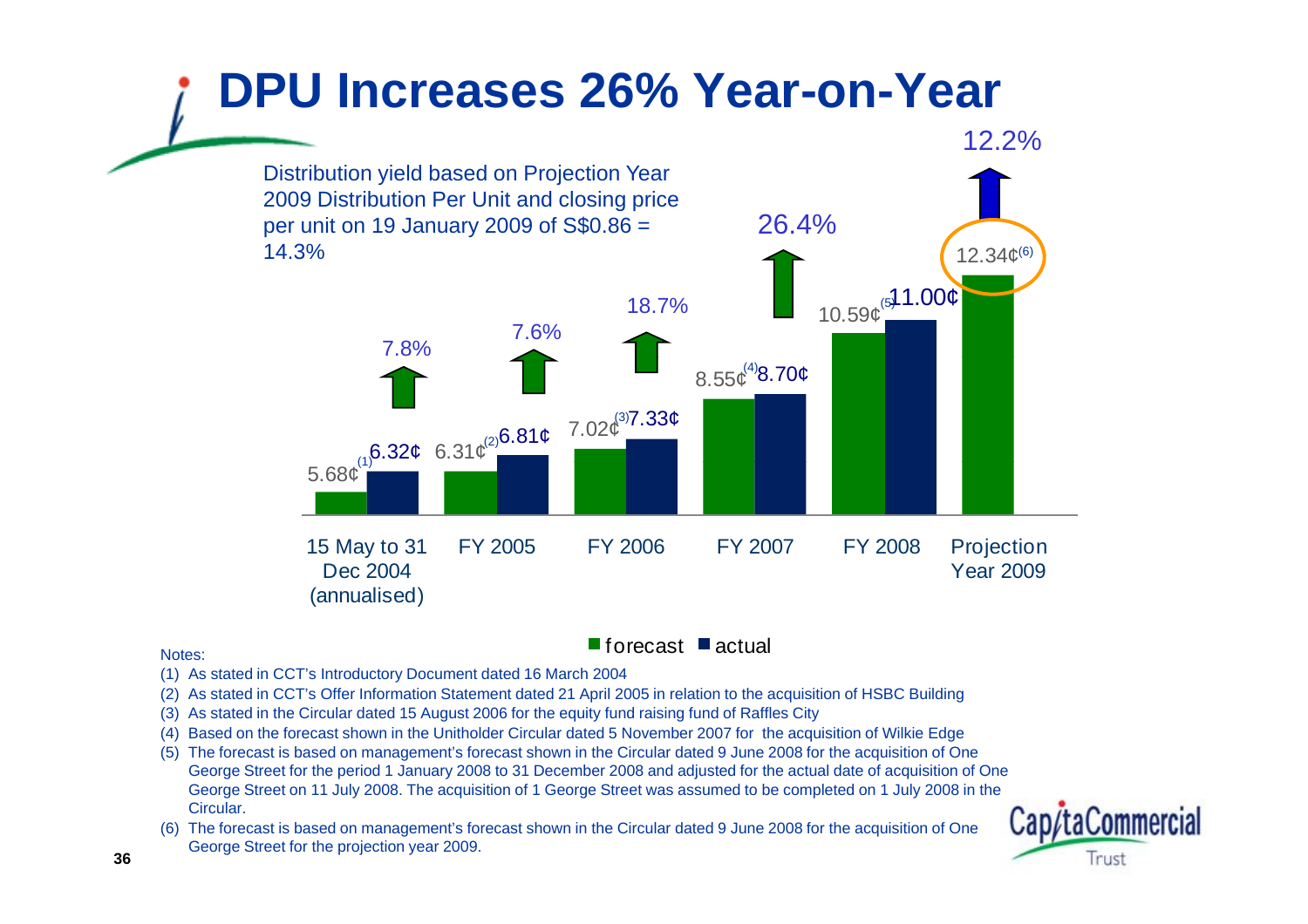



CapitaCommercial Trust Management Limited **39 Robinson Road#18-01 Robinson PointSingapore 068911 Tel: (65) 6536 1188 Fax: (65) 6533 6133 http://www cct com sg http://www.cct.com.sg**

**For enquiries, please contact: Ms Ho Mei Peng Head, Investor Relations & Communications Direct: (65) 6826 5586 Email: ho.mei peng@ca pitaland.com : . p g@ p .**

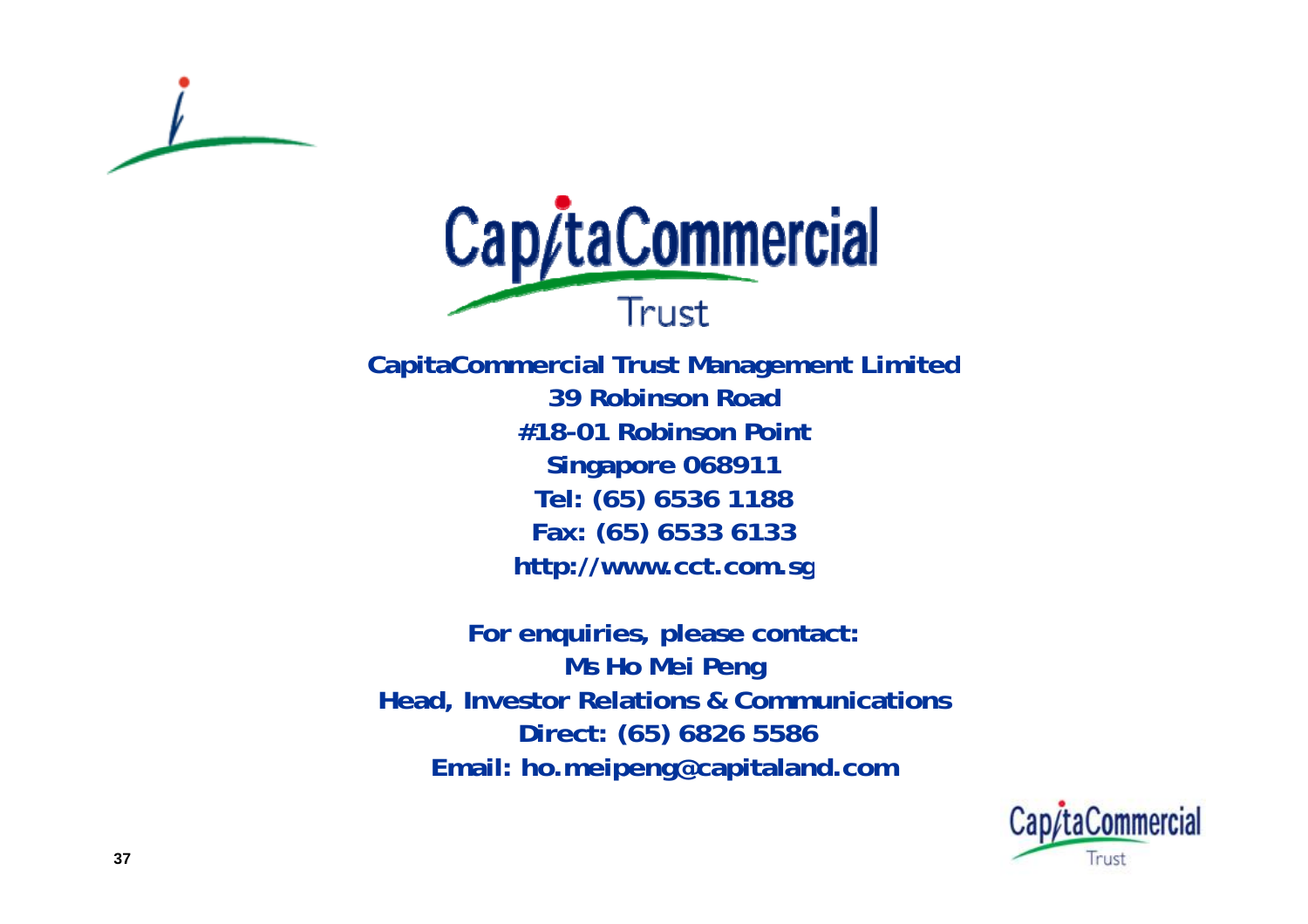

#### **Supplementary Slides**

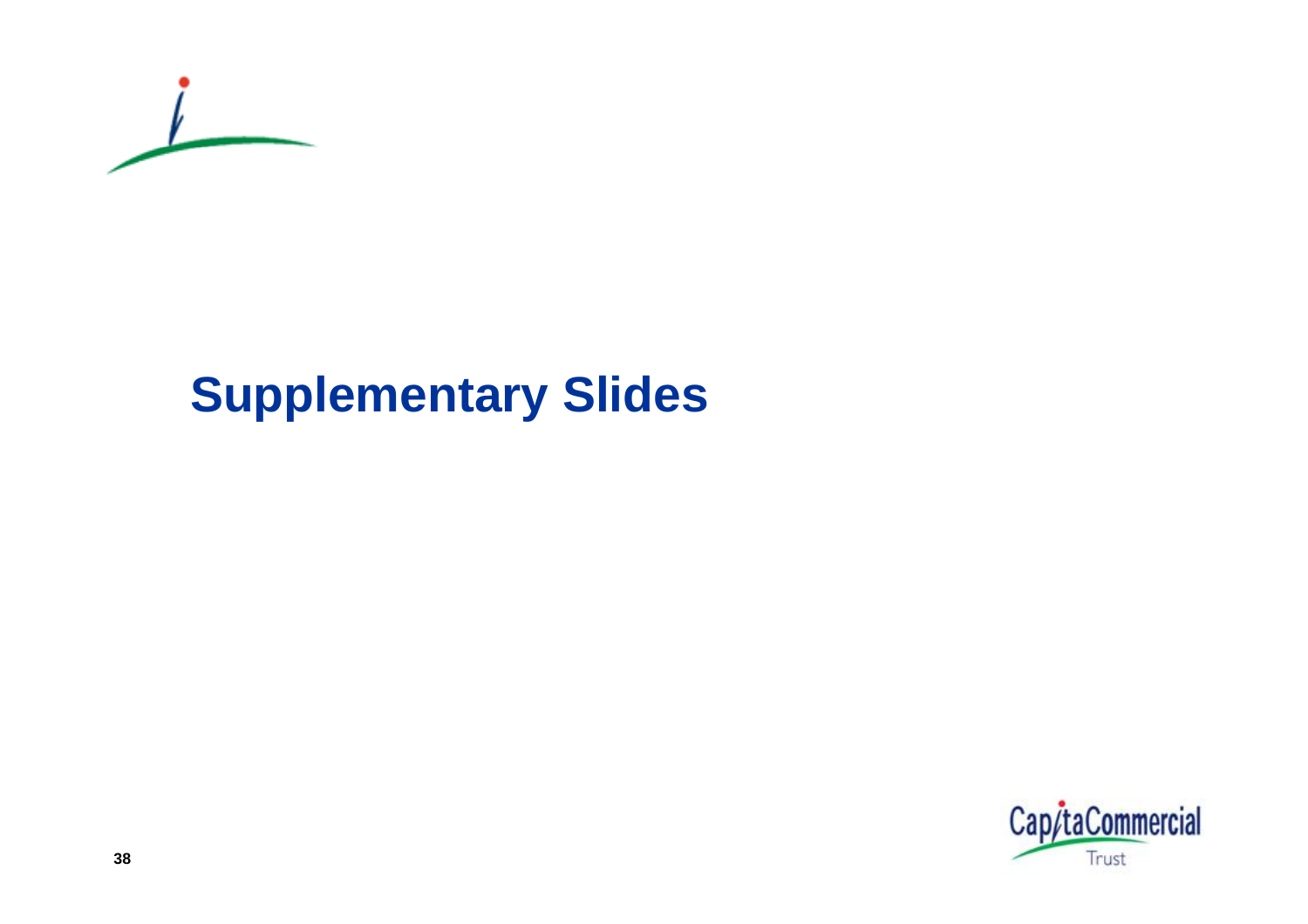#### **4Q 08 Gross Revenue – By Asset**

|                               |                         | <b>Actual</b>           |                |                         |
|-------------------------------|-------------------------|-------------------------|----------------|-------------------------|
|                               | 4Q 08<br><b>S\$'000</b> | 4Q 07<br><b>S\$'000</b> | Change<br>$\%$ | 4Q 08<br><b>S\$'000</b> |
| <b>Capital Tower</b>          | 12,254                  | 11,332                  | 8.1            | 12,239                  |
| <b>6 Battery Road</b>         | 20,401                  | 10,372                  | 96.7           | 19,787                  |
| <b>HSBC Building</b>          | 2,254                   | 2,184                   | 3.2            | 2,254                   |
| <b>Starhub Centre</b>         | 4,935                   | 3,380                   | 46.0           | 4,993                   |
| <b>Robinson Point</b>         | 3,380                   | 1,988                   | 70.0           | 3,479                   |
| <b>Bugis Village</b>          | 2,517                   | 2,402                   | 4.8            | 2,491                   |
| <b>Golden Shoe Car Park</b>   | 2,846                   | 2,587                   | 10.0           | 2,721                   |
| <b>Market Street Car Park</b> | 1,137                   | 1,724                   | (34.0)         | 635                     |
| <b>One George Street</b>      | 16,196                  |                         |                | 16,184                  |
| <b>Wilkie Edge</b>            | 162                     |                         |                | 538                     |
| <b>Sub-Total</b>              | 66,082                  | 35,969                  | 83.7           | 65,322                  |
| 60% Interest in RCS           | 31,082                  | 26,061                  | 19.3           | 28,213                  |
| <b>Gross Revenue</b>          | 97,164                  | 62,030                  | 56.6           | 93,534                  |

Note:

(1) The forecast is based on management's forecast shown in the Circular dated 9 June 2008 for the acquisition of One George Street for the period 1 January 2008 to 30 September 2008 and adjusted for the actual date of acquisition of One George Street on 11 July 2008. The acquisition of One George Street was assumed to be completed on 1 July 2008 in the Circular.